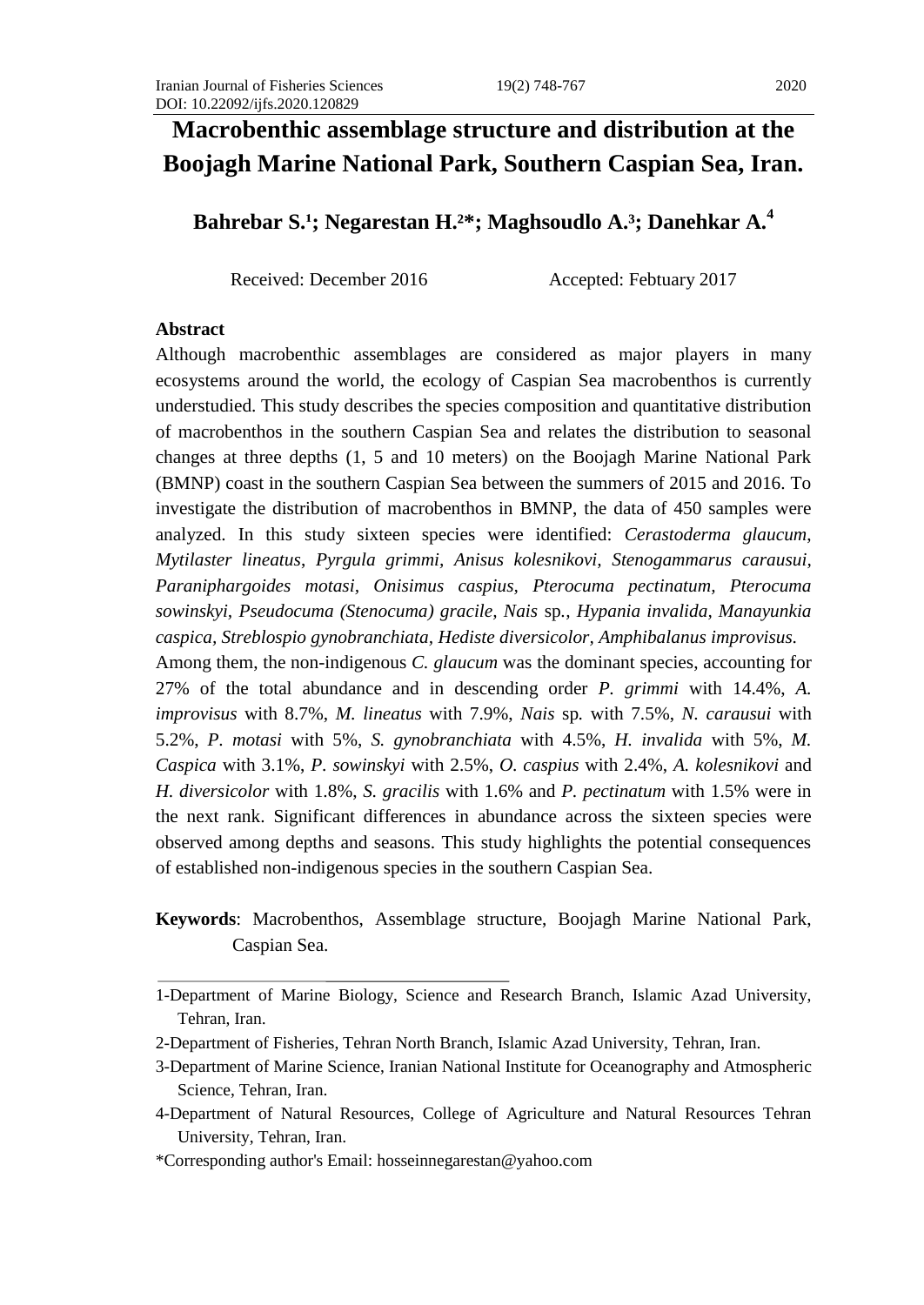## **Introduction**

The Caspian Sea, the largest enclosed body of water on Earth, containing approximately 40% of the global continental water mass, is primarily brackish in composition (Dumont, 1998). The fauna of the Caspian Sea are vulnerable to adverse effects of introductions and invasions of nonnative species (Dumont, 2000). Inevitably, the enormous size and diversity of habitats make the Caspian Sea exceptionally suitable for the acclimation and establishment of invasive species and consequently, the displacement of native species (Zenkevitch, 1963).

 In a general classification, the Caspian Sea can be divided into three parts: north, middle and south Caspian Sea (Glemarec, 1998; Alizadeh, 2012). The southern part of Caspian Sea has the highest volume of water, approximately 64% of the total volume, and 35% of the total area of the Caspian Sea (Eleftheriou, 2007; Konstantinos and Luczak, 2012). Factors affecting the distribution and abundance of benthic invertebrates are largely continuous and linked together (Clifford, 2005). Because of the importance of the ecological functions of macrobenthos within the marine ecosystem, knowledge on the macrobenthic diversity patterns is indispensable to identify priority areas for conservation and for the adjustment of human activities in the marine zone (Buhr, 1996).

 Boojagh Marine National Park (BMNP) with an area of 3260 hectares is a protected area in Astaneh Ashrafieh

city, Gilan Province, Iran, and is the first "coastal and terrestrial national park" established in Iran. BMNP covers approximately 1,600 hectares of coastal area, 160 hectares of wetland meadows, and 1500 hectares of terrestrial areas (Safari, 1976; Vosoughi *et al*., 2000). At BMNP due to the variable and diverse environmental conditions a wide range of macrobenthic assemblages might be expected. Due to the importance of its biodiversity a number of researchers focused on the fauna and flora of this National Park (Khara *et al*., 2006; Ashuri *et al*., 2008; Yousefi *et al*., 2013; Coad, 2016). The coastal waters of BMNP are to some extent affected by human activities such as pollutants of the Sefidrood, port of Kiashahr and fishing activities so a benthic study can be an efficient tool to evaluate these impacts (Yousefi *et al*., 2013).

 The Caspian Sea ecosystem constitutes a great number of benthic invertebrate species (Curras and Mora, 2004; Bachelet, 2006); according to Gauch and Whittaker (2008) benthos of the Caspian Sea contains 724 species and subspecies. However, the southern Caspian Sea has smaller numbers of benthic species, for example 16 species were identified in the present study.

 Tajalipour (1979) in a ten-year study examined the distribution of benthic species along the Iranian coasts of the Caspian Sea in the 1960s. He sampled at depths of 5-200 meters in each station with 10 sampling sites and three replications in each site. In his report most species of mollusca in the south western Caspian coastline were found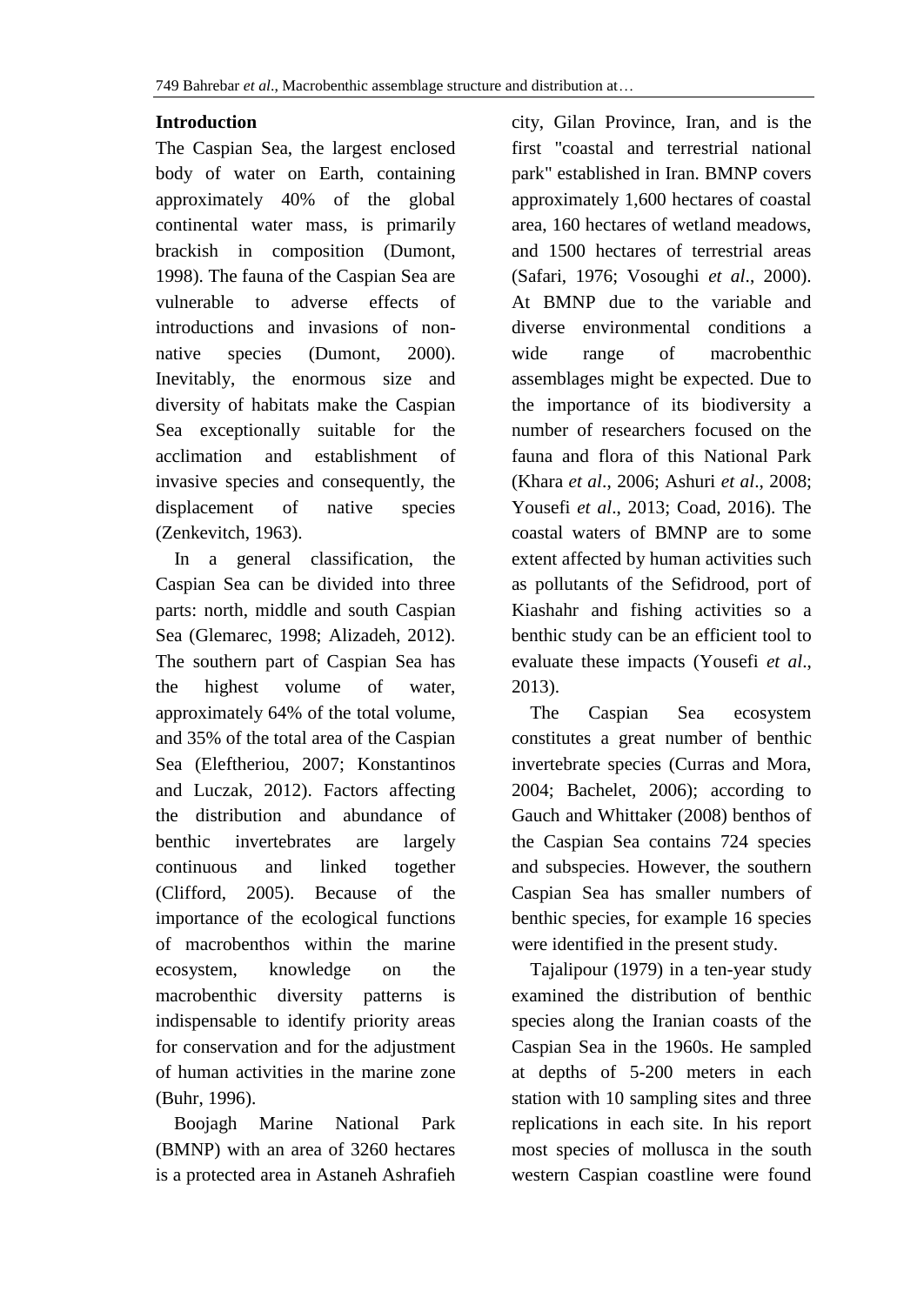in depths of 3 to 5 meters. Members of the order Cardiida were distributed mostly in 5 to 7 meter depths; and the distribution of the family Nereididae was mostly limited to depths of 3 to 5 meters. Bagheri (2010) assessed the ecological quality of the macrobenthos of the coastal waters in the southern Caspian Sea. He sampled in 12 stations in autumn 2010 on the shores of the Sysangan area, Caspian Sea, using a Van Veen grab sampler. Generally, 6 families and 8 species of macrobenthos were identified in his study. Also, a study by Hashemiyan (1998) identified a total of 57 groups of macrobenthos including 5 species of gastropoda, 47 crustacea, 4 polychaeta and 1 hirudinea. According to Gasemof (2004) out of 724 species and subspecies of the Caspian Sea benthos, 16 entered the Caspian Sea from the Black and Azov Seas. Hosseini (2005) in a study on the hydrobiology of the Caspian Sea identified 57 species of macrobenthos including 5 species of bivalvia, 47 crustacea, 4 polychaeta and one hirudinea.

 Laluey (2000) examined population structure and diversity of macrobenthos in the Caspian Sea and reported that the greatest diversity belonged to amphipoda. In this research, macrobenthos assemblages of Astara in the far western coast of the south Caspian up to Hasangholy in the far eastern south Caspian were analyzed and a total of 192 samples were collected from 16 stations. He identified 41 species of macrobenthos and found that crustaceans, with 14 species, had the highest species richness in this area.

He reported that the greatest diversity belonged to amphipoda while Farabi (2009) identified 24 species of macrobenthos with the greatest diversity belonging to polychaeta. Nasrollahzadeh Saravi (2010) and Farabi (2009) also introduced polychaete as the most abundant macrobenthic group in the southern coasts of the Caspian Sea.

 Macrobenthos and their associated habitats in the Caspian Sea are, at present, poorly understood. Furthermore, as Thomsen *et al*. (2009) stated, information from the benthic animals of the southern coasts of the Caspian Sea is limited. The aims of this paper are: to characterize structure of macrobenthic assemblages of the BMNP on the southern coasts of the Caspian Sea on the basis of their species composition, their habitat preferences and impact of human activities in the area; and to compare the macrobenthic assemblage structure with similar assemblages in other areas.

## **Materials and methods**

#### *Study area*

The study area covers the Boojagh Marine National Park (BMNP) with 15.43 km coastline, located in the southern coasts of the Caspian Sea. Sampling transects were placed 3 kilometers apart and their geographical coordinates were marked on the map at the longitude of 50° 2' 17"E and latitude of 37°27' 50"N (Fig. 1). In each transect 3 stations at depths of 1, 5 and 10 meters were sampled. The number of sampling stations added up to 18 stations for the 6 transects. It should be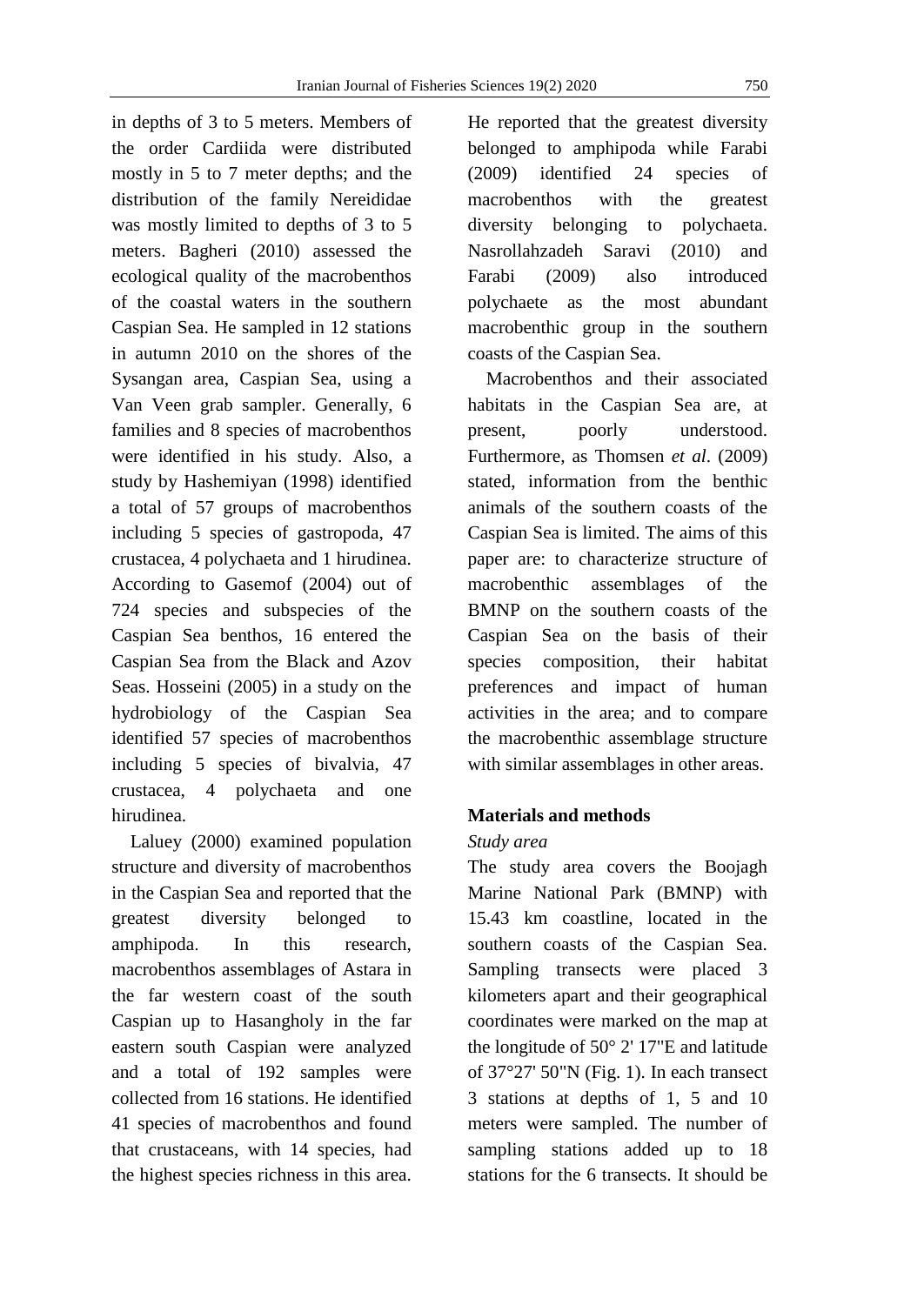noted that in order to make sure of sampling from the exact site position in each sampling time, land marks of the coastal area were also considered.



**Figure 1: Study area and sites of sampling, Boojagh Marine National Park (6 transect; 18 sampling stations).**

#### *Sampling*

Seasonal samplings were conducted from the summer of 2015 to the summer of 2016 with 5 replications, and all together 450 samples (18 sampling sites per each time) were collected in five seasons.

#### *Method of sampling and analyses*

Sediment samples were taken to study the macrobenthos using a Van veen grab with a sampling surface area of  $0.22 \text{ m}^2$ . Each replicate was placed in a separate container and tagged with transect and sampling station specifications. Then a 73 g  $L^{-1}$  solution of magnesium chloride was used to relax the species (Souza and Gianuca, 2005; Elliott, 2006; Holtmann, 2006; Dauvin, 2008; Creutzberg and Wapenaar, 2014).

 In the laboratory of Science and Research Branch of Islamic Azad University, the samples were fixed in 10% formalin. In order to identify macrobenthic invertebrates, samples were washed though a 0.5 mm mesh sieve. Specimens of the macrobenthos were sorted and identified with a stereomicroscope and microscope. Identified taxa were kept in 80% ethanol for further reference. Species were identified to the lowest possible level of taxonomy using Birshtain *et al*. (1966) as identification main reference with up to date corrections from World Register of Marine Species (WRoMS) reference website. To evaluate the significant differences of means a one way ANOVA was performed using SPSS 16 software and a post hock test of LSD was used among sites. Also, Microsoft Excel was used for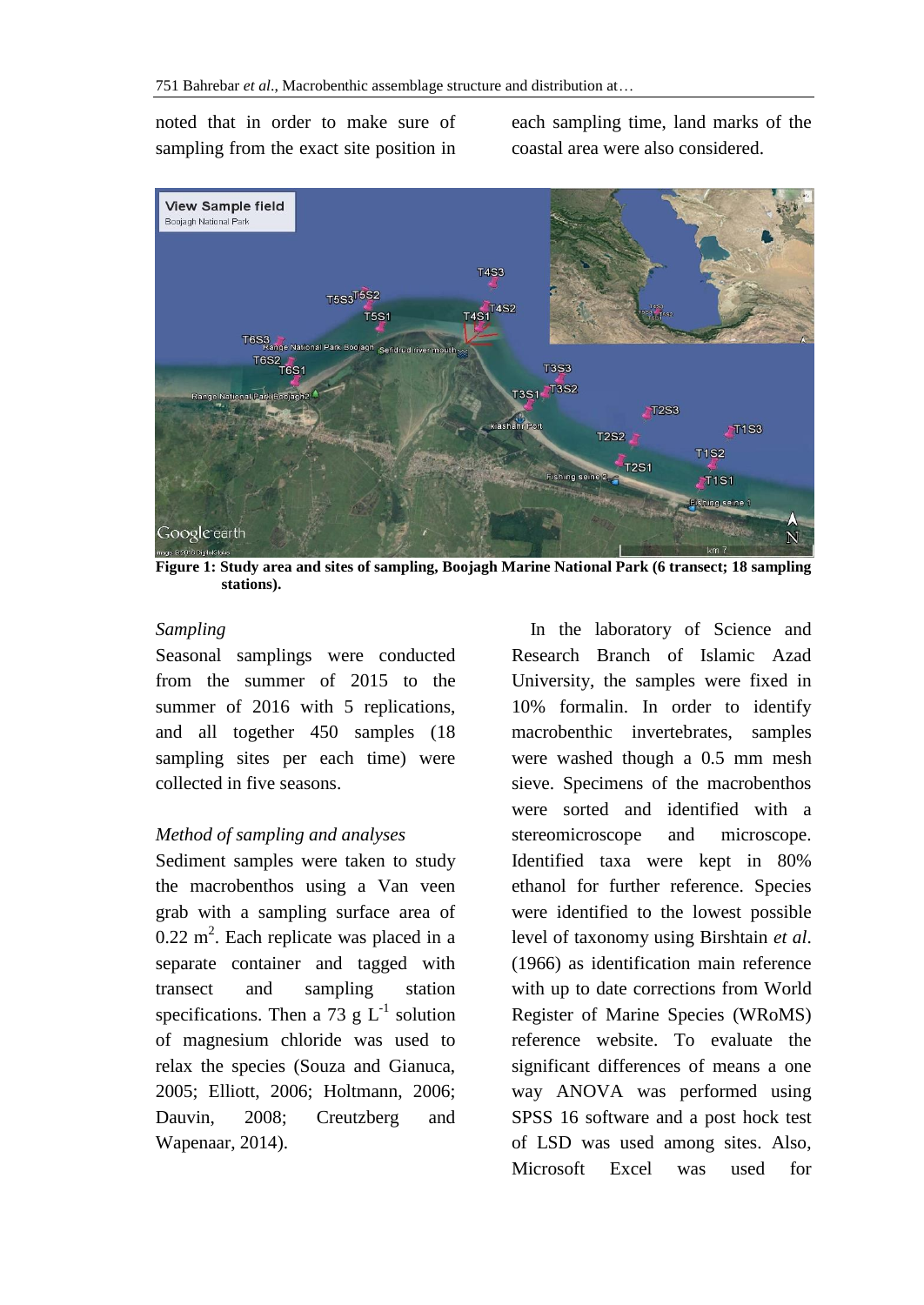calculating location and dispersion parameters.

#### **Results**

#### *Distribution of macrobenthos*

Different soft sediment macrobenthic species were distinguished in Boojagh Marine National Park (NBMP) sediments of the Southern Caspian Sea. Overall, in the present study, 16 species, (belonging to 13 families, 12 orders and 5 classes) were identified (Table 1). Most specimens were

gathered in the summer of 2015 (30.5%) and summer of 2016 (28.2%). In the summer of 2015, some species such as, *Cerastoderma glaucum*, *Hypania invalida* and *Stenogammarus carausui* were present almost in all depths of transects four, five and six. Some species, such as *Mytilaster lineatus*, *Pyrgula grimmi* and *Nais* sp. not present in transects one, two and three and showed a sparse presence in other sites.

| Class           | Order           | Family                            | <b>Species names</b>       |
|-----------------|-----------------|-----------------------------------|----------------------------|
| <b>Bivalvia</b> | Cardiida        | Cardiidae<br>Cerastoderma glaucum |                            |
|                 | Mytilida        | Mytilidae                         | Mytilaster lineatus        |
| Gastropoda      | Littorinimorpha | Hydrobiidae<br>Pyrgula grimmi     |                            |
|                 | Hygrophila      | Planorbidae                       | Anisus kolesnikovi         |
|                 |                 | Pontogammaridae                   | Stenogammarus carausui     |
|                 | Amphipoda       |                                   | Paraniphargoides motasi    |
| Malacostraca    |                 | Uristidae                         | Onisimus caspius           |
|                 |                 |                                   | Pterocuma pectinatum       |
|                 | Cumacea         | Pseudocumatidae                   | Pterocuma sowinskyi        |
|                 |                 |                                   | Pseudocuma (Stenocuma)     |
|                 |                 |                                   | gracile                    |
| Hexanauplia     | Sessilia        | Balanidae                         | Amphibalanus improvisus    |
|                 | Terebellida     | Ampharetidae                      | Hypania invalida           |
| Polychaeta      | Sabellida       | Fabriciidae<br>Manayunkia caspica |                            |
|                 | Spionida        | Spionidae                         | Streblospio gynobranchiata |
|                 | Phyllodocida    | Nereididae                        | Hediste diversicolor       |
| Clitellata      | Haplotaxida     | Tubificidae                       | <i>Nais</i> sp.            |

|--|

The bivalve *C. glaucum* was the most abundant compared to other species in the summer of 2015. Based on Levene's test the data of this species showed no significant homogeneity of variance, but after square-root transformation data became significantly homogeneous (*p*>0.05). The Shapiro-Wilk normality test results showed that data were significantly normally distributed  $(p>0.05)$ . The results of one way analysis of variance showed a highly

significant difference among transects  $(p<0.01$ , Table 2), and LSD post hoc test revealed that this species was most abundant in station 3 in transects 2, 3 and 6 with a mean density of 51.4 for station 2 and 61.6 for station 3 and 44 for station 6; it showed medium abundance in station 3 in transects 2 and 4, and in station 2 of transect 3, also it is absent or least abundant in all other stations.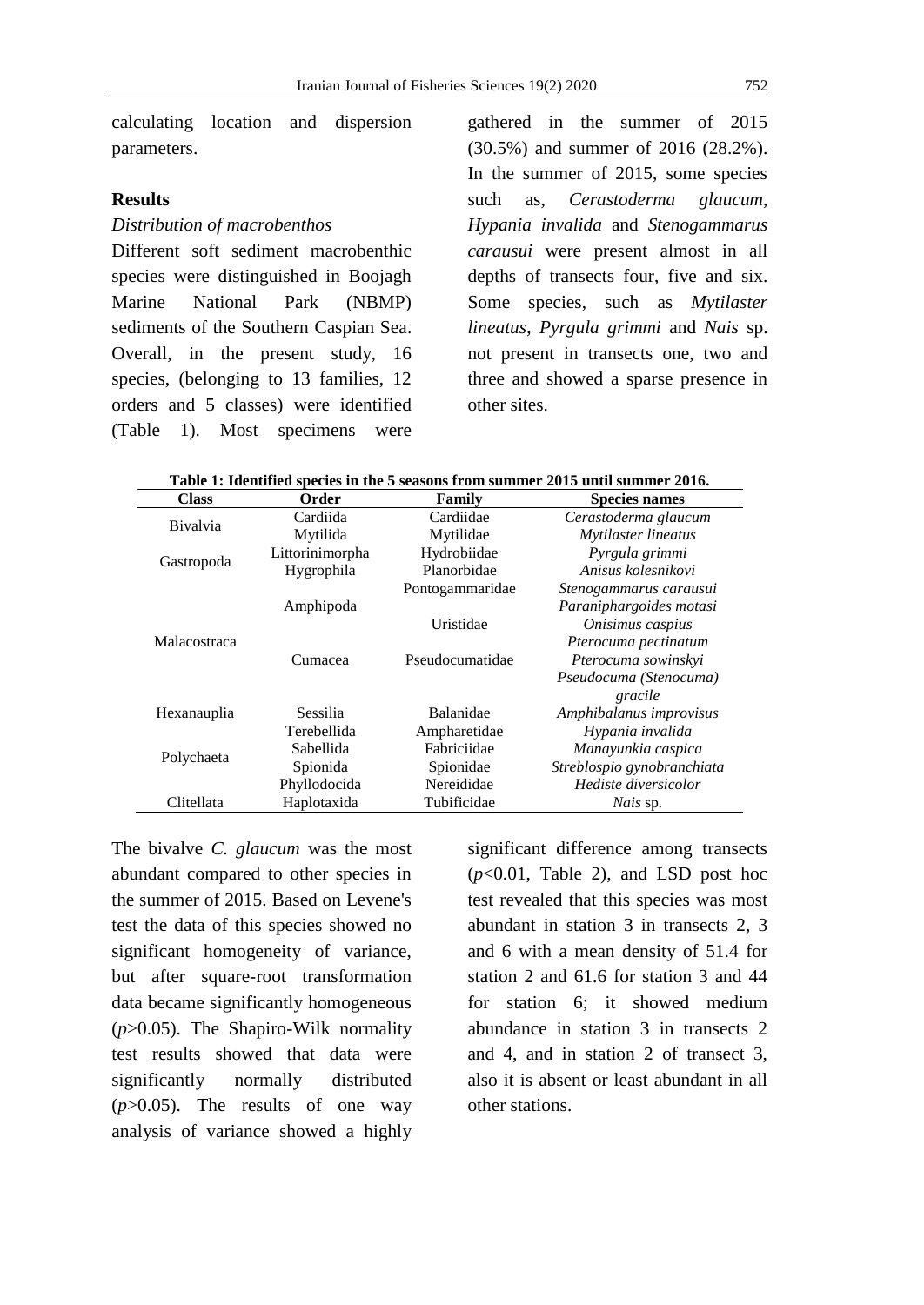|                   | significant results.     |                       |                          |        |       |
|-------------------|--------------------------|-----------------------|--------------------------|--------|-------|
| <b>ANOVA</b>      | Sum of<br><b>Squares</b> | Degrees of<br>Freedom | <b>Mean Square</b>       |        | D     |
| Between<br>groups | 32383.122                | 17                    | 1904.890                 | 26.365 | 0.000 |
| Within groups     | 5202.000                 | 72                    | 72.250                   | -      | -     |
| Total             | 37585.122                | 89                    | $\overline{\phantom{a}}$ | -      | -     |

**Table 2: One-way ANOVA, of** *Cerastoderma glaucum* **in summer 2015, a sample of highly significant results.**

The amphipod *S. carausui* was the second most abundant species in the summer of 2015. Data of this species were not initially significantly homogeneous based on Levene's test, but after square-root transformation of data homogeneity of variance was achieved (*p*>0.05). The Shapiro-Wilk normality test results showed that data were significantly normal (*p*>0.05). Results of one way analysis of variance showed a highly significant difference among transects and sites with regards to this species  $(p<0.01$ , similar to Table 2). The post hoc test of LSD revealed that there were three groups of stations concerning intensity of individuals of *S. carausui*. This species was most abundant in station 2 of transect 6 with a mean density of 0.4 for station 2, medium intensity was found in stations 1 of transects 1, 2 and 4, and station 2 of transect 4 with a mean density of 2; it was either absent or least abundant in other stations.

 The bivalve, *C. glaucum,* was the most abundant species in autumn, 2015. Data of *C. glaucum* in autumn 2015 based on Levene's test results were significantly homogeneous ( $p > 0.05$ ). The Shapiro-Wilk normality test results showed that data were significantly normal (*p*>0.05). A one-way ANOVA was performed, and the results showed that there were highly significant differences among transects (*p*<0.01, similar to Table 2). Results of LSD test showed that there are two groups of stations regarding abundance of *C. glaucum*; the first group is most abundant in station 3 of transects 4, 5 and 6 with a mean density of 10.33 for station 3, and the second group is least abundant and includes other sites. Based on Levene's test, data of oligochaete *Nais* sp*.* in autumn 2015 were not homogeneous, but after square-root transformation homogeneity of variance achieved (*p*>0.05). The Shapiro-Wilk normality test results showed that they were normally distributed (*p*>0.05). Results of one ANOVA showed that spatially there were highly significant differences among transects (*p*<0.01, similar to Table 2). According to the LSD test results in this season, the density of this species was divided into two groups: Stations 2 and 3 in transect 5 with a mean density of 10.6 for station 2 and 25.4 for station 3 were significantly more abundant, station 3 with a mean density of 25.4 had very significant differences from other stations.

 The Balanidae family, was most abundant in winter 2016. Based on Levene's test data were homogeneous (*p*>0.05). The Shapiro-Wilk normality test results showed that data was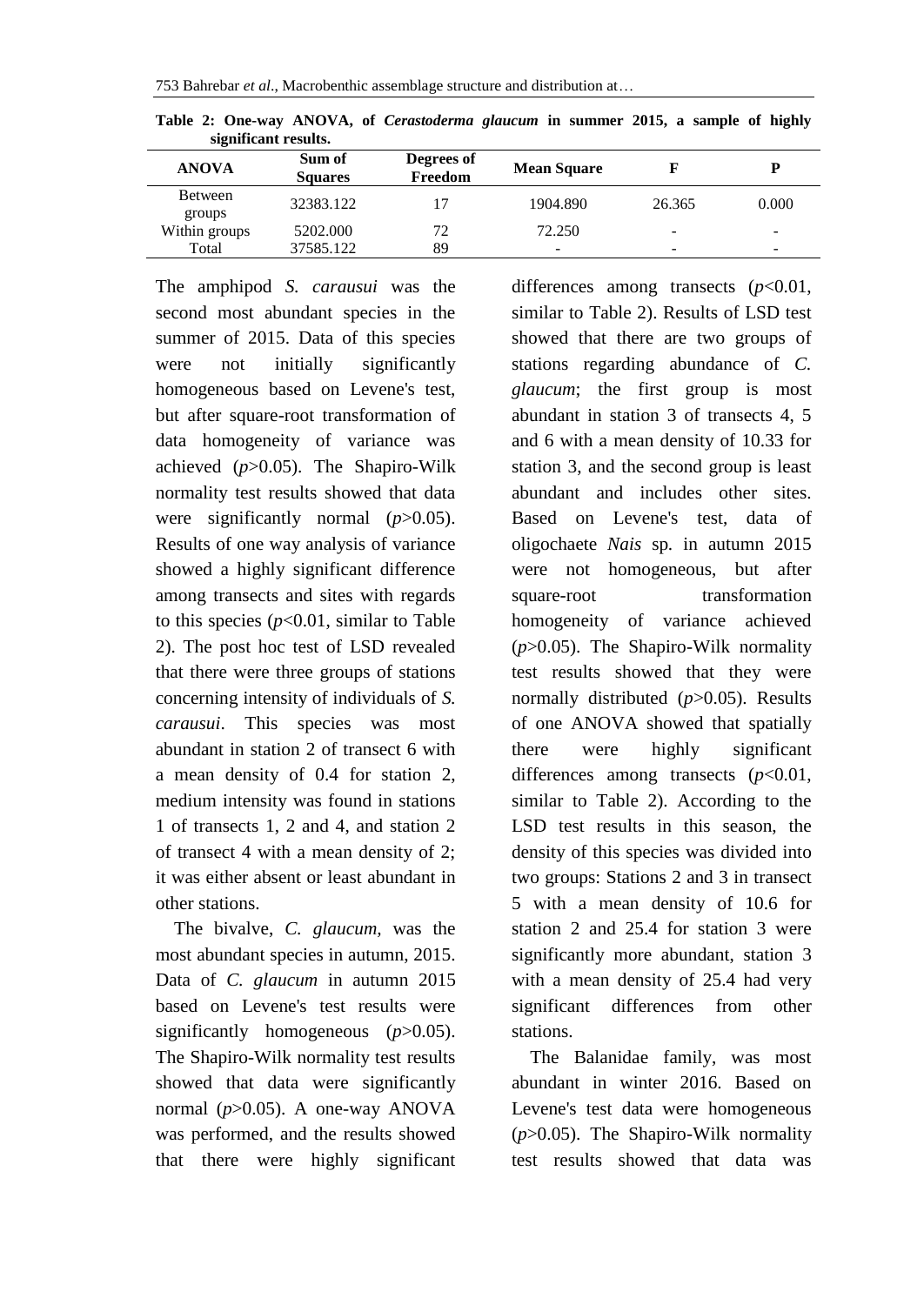normally distributed ( $p > 0.05$ ). A oneway ANOVA was performed, and results showed highly significant differences among transects (*p*<0.01, similar to Table 2). Results of the LSD test showed that there were three groups of sites which are significantly different; group one consisted of highly abundant stations with *Amphibalanus improvisus* species including station 3 in transect 6 and stations 2 in transects 3 and 5 with a mean density of 6 for station 3 and 6.2 for station 2; group two includes medium density of *A. improvisus* and is found in stations 3 in transects 3 and 5. Group three contains other sites that were least abundant.

 The gastropod *Pyrgula grimmi* was the second most abundant species in winter 2016. Data based on Levene's test were not initially homogeneous but after square-root transformation data homogeneity achieved (*p*>0.05). Shapiro-Wilk normality test results showed that data were normally distributed (*p*>0.05). One way ANOVA results showed highly significant differences among transects (*p*<0.01, similar to Table 2). Results of the LSD test showed that there were two groups of sites which are significantly different; group one with high abundance of *P.grimmi* in stations 2 and 3 of transects 5 and 6 with a mean density of 1 for station 2 and 12.8 for station 3. Group two contain other sites that were least abundant.

 The gastropod species *P. grimmi* was most abundant in spring 2016. Based on Levene's test, data of abundance of this species was not initially homogenous, but after square-root transformation

homogeneity of variance was achieved (*p*>0.05). Shapiro-Wilk normality test results showed that data were significant normal (*p*>0.05). One way ANOVA results showed highly significant differences among transects (*p*<0.01, similar to Table 2). Results of LSD test showed that there are two groups of sites which are significantly different; group one consisted of abundant stations with this gastropod species including stations 3 in transect 5 and 6 and stations 2 in transects 6 with a mean density of 17.2 for station 3 and 7.6 for station 2. Group two contains other sites that were least abundant.

 In spring 2016 *Amphibalanus improvisus* was the second most abundant species. Data based on Levene's test was not homogenous initially, but after square-root transformation homogeneity of variance was achieved ( $p > 0.05$ ). The Shapiro-Wilk normality test results showed that data were normal  $(p>0.05)$ . One way ANOVA results showed highly significant differences among transects (*p*<0.01, similar to Table 2). Results of LSD test showed that there were two groups of sites which are significantly different; group one consisted of stations abundant in Balanidae family, including station 2 in transect 5 and stations 3 in transects 4 and 6 with a mean density of 5.4 for station 2 and 7.3 for station 3. Group two contains other sites that were least abundant.

 The bivalve *C. glaucum* was the third most abundant in spring 2016. Based on Levene's test data were significantly homogeneous (*p*>0.05). The Shapiro-Wilk normality test results showed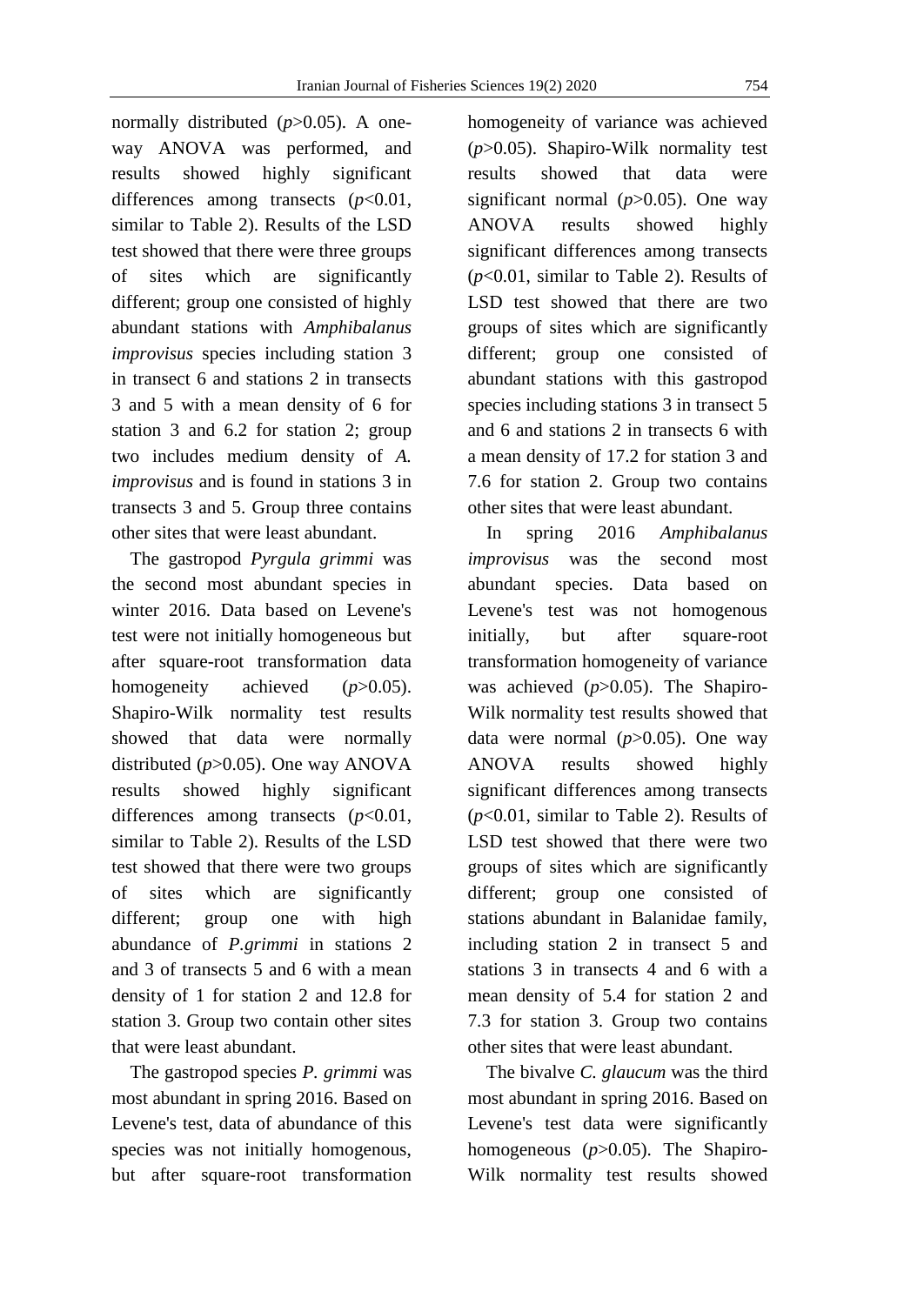significant normality of data (*p*>0.05). A one-way ANOVA was performed, and results showed highly significant differences among transects (*p*<0.01, similar to Table 2). Results of LSD test showed that there were three groups of sites which are significantly different; group one consisted of highly bivalve abundant stations, including station 2 in transects 1 and 5, and stations 3 in transects1, 4 and 6 with a mean density of 2.5 for station 2 and 3.3 for station 3. Group two contains medium intensities of this species and includes station 2 in transects 2 and 3. The rest of stations make the least abundant large group.

 The most abundant species in summer 2016 was the gastropod *P. grimmi.* Levene's test results showed that data were significantly homogenous (*p*>0.05). Also, Shapiro-Wilk test of normality revealed significantly normal data (*p*>0.05). A one-way ANOVA was performed, and results showed highly significant differences among transects (*p*<0.01, similar to Table 2). Results of LSD test showed that there were three groups of sites which are significantly different; group one consisted of highly *P. grimmi* abundant stations, including station 3 in transect 6. Group two contains medium intensities of this species and includes station 2 in transect 6 with a mean density of 0.1 for station 2 and 1 for station 3. The rest of the stations make the least abundant large group.

 The bivalve *Mytilaster lineatus* was second most abundant in summer 2016. Data were significantly homogeneous

based on Levene's test (*p*>0.05). The Shapiro-Wilk test results showed that data were significantly normal (*p*>0.05). A one-way ANOVA was performed, and results showed highly significant differences among transects (*p*<0.01, similar to Table 2). Results of LSD test showed that there were two groups of sites which are significantly different; group one consisted of *M. lineatus* abundant stations, including stations 2 of transects 2 and 5, stations 3 of transects 5 and 6 with a mean density of 0.1 for station 2 and 0.3 for station 3. The rest of stations make thea least abundant group.

The polychaete *H. invalida* in summer 2016 was the third most abundant after two mollusc species of *M. lineatus* and *P. grimmi.* However, it has little effect in showing differences among transects and there were no significant differences between transects in this season regarding numbers of this species.

 Results of Levene's test showed that data of the polychaete *H. invalida* in summer 2016 were significantly homogeneous (*p*>0.05). Also, Shapiro-Wilk test of normality revealed a significant normality (*p*>0.05). Oneway ANOVA was performed, and the results showed that there was no significant difference between transects (*p*>0.05). As a result, analysis of variance showed no significant difference between transects (Table 3). It indicated that this species was almost evenly distributed in the NBMP area in this season.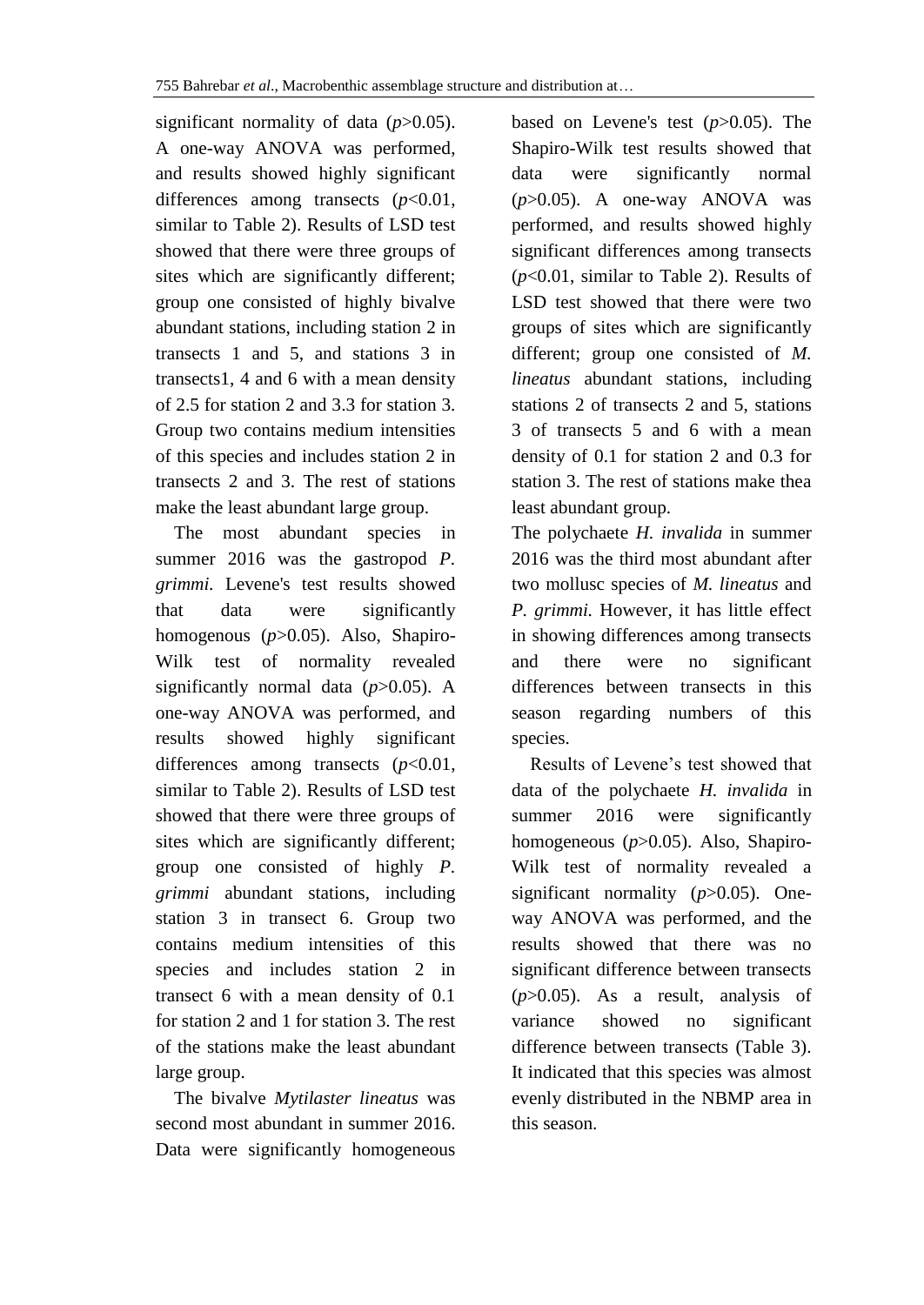| Table 3: One-way ANOVA, of <i>Hypania invalida</i> in autumn 2015, a sample of not significant results. |                |            |                    |                          |                          |  |  |  |
|---------------------------------------------------------------------------------------------------------|----------------|------------|--------------------|--------------------------|--------------------------|--|--|--|
| <b>ANOVA</b>                                                                                            | Sum of         | Degrees of | <b>Mean Square</b> |                          |                          |  |  |  |
|                                                                                                         | <b>Squares</b> | Freedom    |                    |                          |                          |  |  |  |
| Between groups                                                                                          | 702.400        |            | 41.318             | 1.405                    | 0.160                    |  |  |  |
| Within groups                                                                                           | 2118.000       | 72         | 29.417             | $\overline{\phantom{0}}$ | -                        |  |  |  |
| Total                                                                                                   | 2820.400       | 89         | -                  | -                        | $\overline{\phantom{a}}$ |  |  |  |

The polychaete *M. caspica* was the fourth abundant in summer 2016. Results of Levene's test showed that data were significant homogeneous (*p*>0.05). The Shapiro-Wilk normality test results showed that data were significantly normal (*p*>0.05). One-way ANOVA was performed, and the results showed that there was no significant difference between transects (*p*>0.05). As a result, analysis of variance showed no significant difference between transects (similar to Table 3). Examining distribution of the species in autumn 2015, some species, such as *C. glaucum*, *A. kolesnikovi* and *S. carausui* were present almost in all depths. *M. lineatus* was not present in transects one, two and three and showed a sparse presence in other transects. Distribution of the species individuals in winter 2016 were examined and showed that some species, such as *S. carausui*, were present in all depths and transects. Some other species such as *M. lineatus*, *Nais* sp. and *P. pectinatum* were not present in transects one, two and three and showed a sparse presence in other transects.

Distribution of species specimens were studied in spring 2016 showing that some species, such as, *S. carausui* and *A. improvisus* were present almost in all stations. Some species, such as *A. kolesnikovi*, were not found in transect one, two and three and showed a sparse presence in other sites. Also, species distribution was studied in summer 2016, some species, such as, *M. lineatus*, *S. carausui* and *H. invalida* were present almost in all depths and transects.

#### *The structure of macrobenthos*

In summer 2015, composition of macrobenthos showed that bivalvia and gastropoda accounting for 66% were the most abundant in the environment, followed by amphipoda with the highest density, Polychaeta, Oligochaeta and cumacea were in a similar rank. In the autumn of 2015, composition of macrobenthos showed that bivalvia and gastropoda with 38% were the most abundant, then oligochaeta with 30%, amphipoda with 13% and cumacea with 3% were observed. In winter 2016, due to lower air temperature, composition of macrobenthos showed that abundance of macrobenthos was changed and decreased, so after bivalvia and gastropoda, Balanidae family, polychaeta and cumacea, were in the next rank. In the spring of 2016, the composition of macrobenthos showed that bivalvia and gastropoda showed the largest numbers in the environment, followed by cumacea, amphipoda and Polychaeta. Similarly, in summer 2016 bivalvia and gastropoda, showed the greatest abundance with polychaeta and amphipoda, cumacea in the next rank (Fig. 2).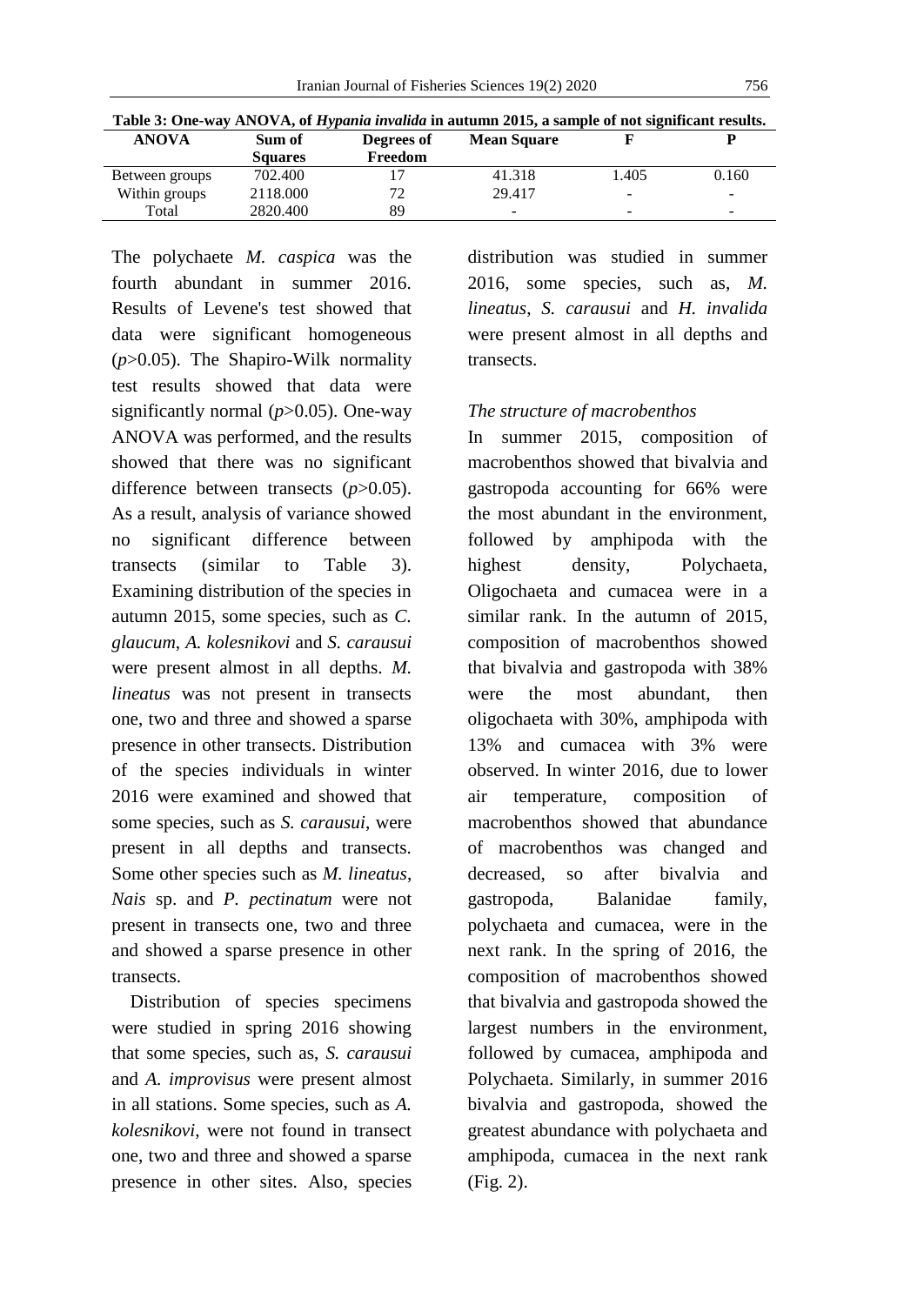

**Figure 2: The combination of macrobenthic group abundances in Boojagh National Marine Park.**

In general, the greatest numbers of amphipoda were in the spring of 2016 and the lowest density was in the summer of 2016. Polychaeta were the most abundant in summer 2016 and least abundant in spring 2016. Cumacea were the most abundant in spring 2016 and least abundant in summer 2016. Bivalvia and gastropoda were the most abundant in summer 2015 and least abundant in winter 2016 also Balanidae

family were the most abundant in winter 2016 and least abundant in summer 2015.

## *Temporal distribution of macrobenthic species*

There was no change in the total number of species of macrobenthos in all sampling seasons and sixteen species were identified. The highest abundance of macrobenthos was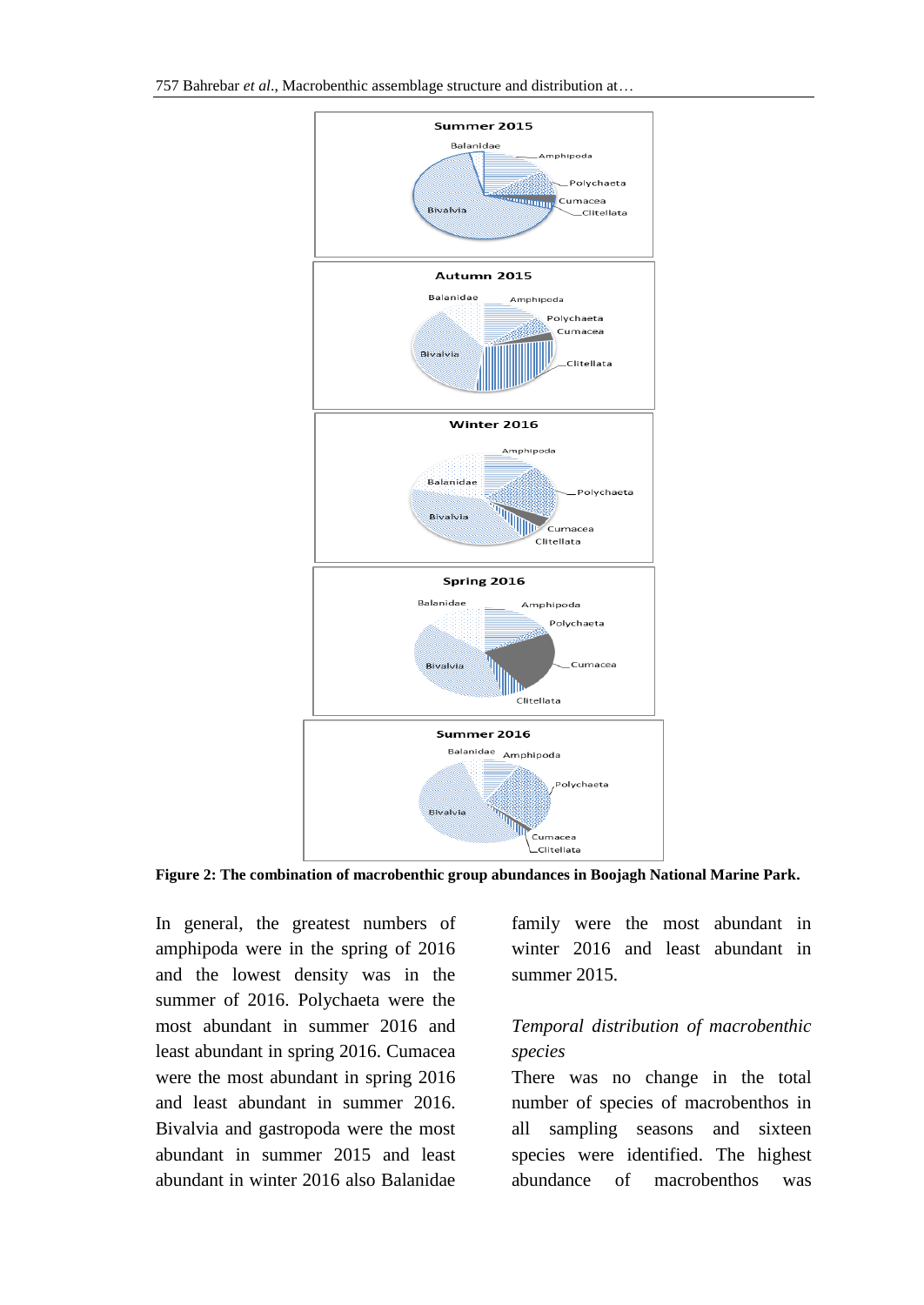observed in summers of 2015 and 2016. In the summer of 2016, species richness decreased compared to the previous year and the lowest rate was observed in spring and winter of 2016 (Fig. 3).

Cumacea was the least abundant in all seasons, oligochaeta and clitellata were in the next rank of least abundant species (Fig. 4).



**Figure 3: Density of macrobenthic groups (numbers per square meter) in Boojagh National Marine Park (Error bars show standard deviation).**



**deviation).**

In the general characterization of the macrobenthos with 16 species (43% of the macrobenthic species), gastropoda was the most diverse taxon. Malacostraca comprised 6 species (18.7%), polychaeta 4 species (14.6%), clitellata 1 species (8.1%), gastropoda 4 species  $(49.1\%)$  and 1 species  $(9.1\%)$ for Hexanauplia. Most of the species of macrobenthos were observed at the depth of ten meters and then five and one meters. The average density in summer 2015 with the total number of 1827 samples and with an average of 356 individuals per square meter was the highest of other seasons, followed by the density in summer 2016, fall 2015, winter 2016 and spring 2016.

 The species with the highest density were the gastropoda and Hexanauplia,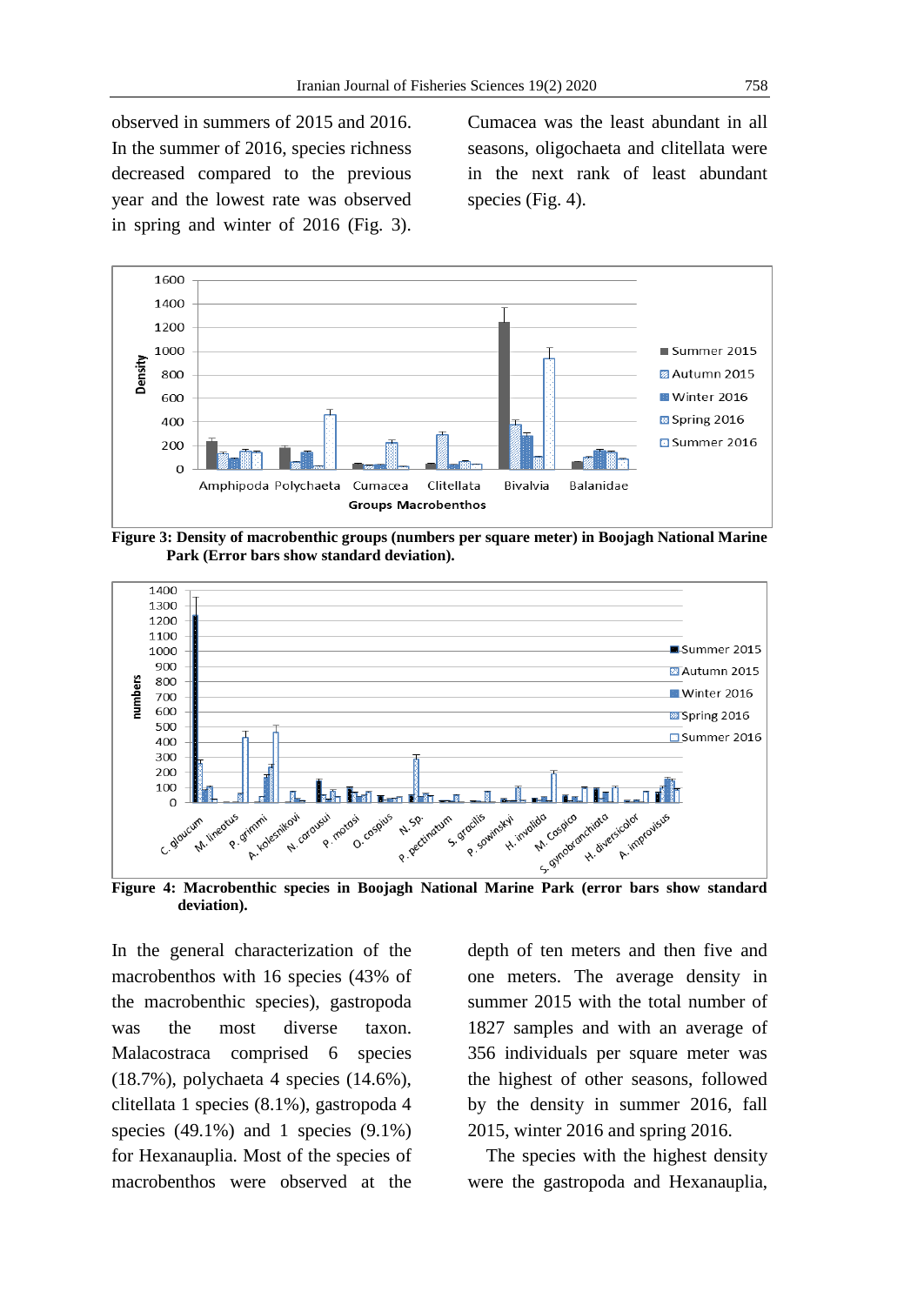*C. glaucum* (present in 27% of the samples), *P. grimmi* (14.4%) and *A. improvisus* (8.7%). The sites with the highest abundance of macrofauna were situated on the western part of the coastal banks, transect numbers 4, 5, 6. Macrobenthic abundances were dominated by gastropoda, polychaeta and amphipoda depending on the area considered. Gastropoda (mainly the species: *C. glaucum, P. grimmi* and *M. lineatus*) and Polychaeta dominated the fauna of the coastal banks, but the dominance of polychaeta increased

towards the more nearshore areas, whereas the relative density of the gastropoda increased. Crustacea and polychaeta were dominant on the sandy and muddy beaches.

 Studies showed that due to fishing operations in two transects one and two in autumn 2015, the density of macrobenthos showed significant reduction (Fig. 5). According to research, fishing operations can damage the sea floor and cause the loss of macrobenthos.



**Figure 5: Group density of species in transects in Boojagh National Marine Park (error bars show standard deviation).**

## **Discussion**

In this investigation after identifying samples with identification references, sixteen species were identified belonging to twelve families, nine classes and five orders. Most of the macrobenthos species were observed at the depth of ten meters. The average density of samples identified in summer 2015 was more than other seasons followed by that in summer 2016, autumn 2015, winter 2015 and spring 2015.

 Although eight species of polychaeta have historically inhabited the Caspian Sea, only four species were observed in this study. Prior to 2005, the community structure of the southern Caspian Sea polychaeta was primarily dominated by members of Ampharetidae and Nereididae families, particularly *H. invalida* (Hashemiyan, 1998; Karpinsky, 2010; Kasymov, 1994; Parr *et al*., 2007; Roohi *et al*., 2010; Soleimani, 1994; Snelgrove and Butman, 2004).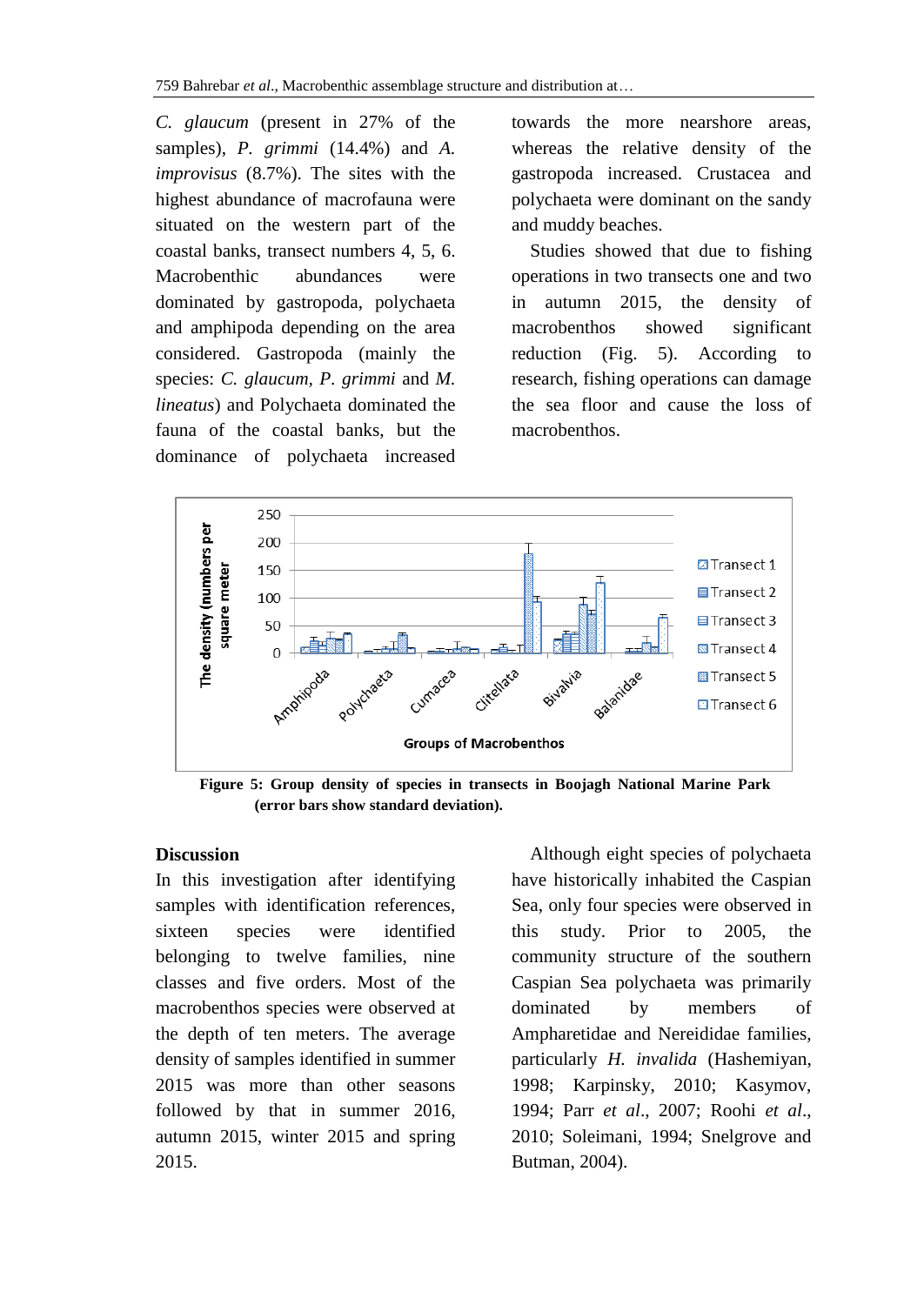However, our results coupled with those of Taheri *et al*. (2012) suggest that since 2005 their dominance has been replaced by *S. gynobranchiata*. Similar results have also been observed in the Gorgan Bay, where the Ampharetidae *H. kowalewskii* disappeared soon after the arrival of *S. gynobranchiata* (Bandany *et al*., 2008; Taheri *et al*., 2009, 2012).

 Hence, the arrival of *S. gynobranchiata* likely resulted in the displacement in the dominance of Ampharetidae in the southern Caspian Sea, as only low abundances of *H. invalida* currently exist in this area. Because Ampharetids and *S. gynobranchiata* inhabit similar habitats and are both considered surface deposit feeders (Zenkevitch, 1963; Fauchald and Jumars, 1979; Taheri *et al*., 2009, 2012), it appears that *S. gynobranchiata* is able to outcompete native Ampharetids in shallow waters and displace them to greater depths in the southern Caspian Sea. Likewise, because *H. diversicolor* occupy overlapping habitats, it can also be a potential competitor. Because *H. diversicolor* preys on large organisms, it becomes suppressed and increases in abundance (Smith, 1963). Hence, *H. diversicolor* is usually confined to fresher waters, greater depths, and highsulfidic sediment areas where it is able to tolerate extreme conditions, albeit at the expense of competitive ability (Miron and Kristensen, 1993; Kristensen, 1988, 2001; Ghasemi *et al*., 2014).

 With respect to the number of species and their abundance, our results and

those of other investigators suggest a high degree of variability in the macrobenthic fauna in the southern Caspian Sea (Kasymov, 1994; Soleimani, 1994; Hashemiyan, 1998; Parr *et al*., 2007; Bandany *et al*., 2008; Karpinsky, 2010; Roohi *et al*., 2010; Taheri and Yazdani, 2010; Taheri *et al*., 2009, 2011, 2012; Ghasemi *et al*., 2014). This variability can be attributed to differences in environmental conditions in the Caspian Sea (Kasymov, 1994). Our results show that the highest abundances of *S. gynobranchiata* in summer and *H. diversicolor* occur in summer and winter, and *H. invalida* in summer and winter.

 These trends could be related to the timing of their reproduction and recruitment. The presence of young individuals of *H. diversicolor* and *S. gynobranchiata* with lower density in summer and winter samples is indicative of the effect of reproduction and larval settlement. Furthermore, reproductive activities of these species have previously been observed to occur during the warmer months (Taheri *et al*., 2009, 2012) while the reproductive peak of *H. invalida* has been typically observed in March (Taheri *et al*., 2012). The distribution of macrobenthos in the Caspian Sea may also be controlled by fish predation (Kasymov, 1994; Karpinsky, 2010; Taheri and Yazdani, 2010). Distribution would be expected to increase with decreasing predation pressure and vice versa. Reduced predation pressure may have resulted from over exploitation of the fish stock and invasion of the ctenophore *Mnemiopsis leidyi* and may be expected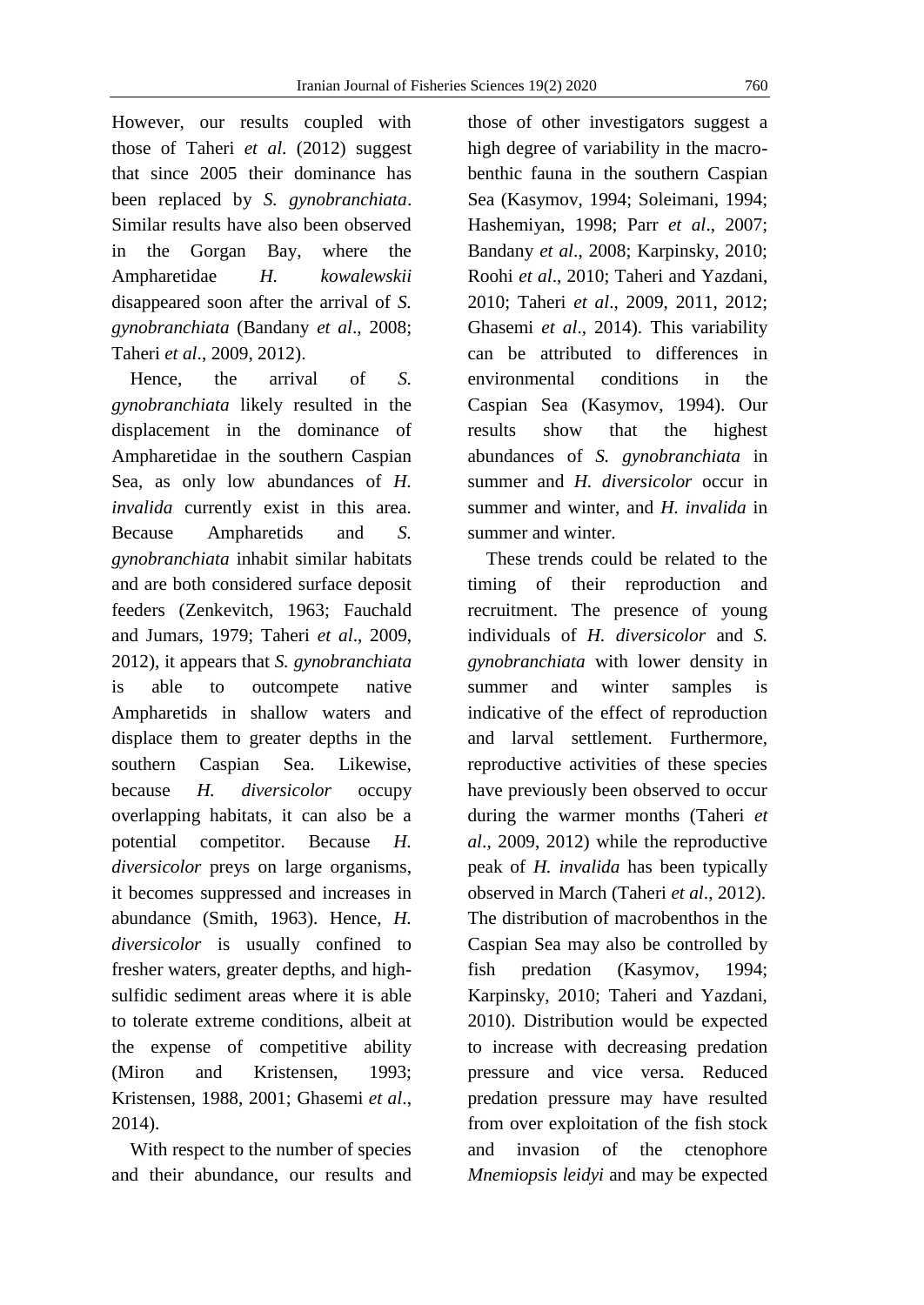to occur wherever fishing nets are deployed. Floating fishing nets are widely used in shallow waters (less than 15 m depth) in autumn and winter when all macrobenthos species were found to be abundant.

 On the other hand, the lowest distribution of all four polychaete species in spring may be attributed to predation because predation rates of benthivorous fish increase from late winter to late spring (Kasymov, 1994; Karpinsky, 2010). Increased feeding intensities of these fish have been attributed to their reproductive activities and higher metabolic rates as temperatures increase in the spring (Kasymov, 1989; Taheri and Yazdani, 2010).

 In the total 5 season samplings, gastropoda was highest with an average density of 588 per square meter, class malacostraca with an average 225 per square meter, class polychaeta with an average 175 per square meter, category Lepadiformes with an average 109 per square meter and finally Clitellata category with an average density of 98 per square meter was the lowest.

 In summer 2015, *C. glaucum* was considred as permanent and other species were considered accidental. In autumn 2015, two species: *C. glaucum* and *Nais* sp. were seen as temporary species and other species were observed accidentally and were not seen as permanent in this season. In winter and spring of 2016 all species were observed accidentally and did not show any permanent or temporary species. In summer 2016, only two species *M. lineatus* and *P. grimmi* were introduced as temporary species and other species were considered accidental. In general, it can be concluded that only *C. glaucum* is considered as a temporary species and the rest of species were observed accidentally.

 In general, in each season the average harvest of macrobenthos was about 16%. The overall average percentage of total seasonmacrobenthos in the highest to lowest were: bivalves, 47.26%; polychaeta, 13.22%; amphipoda, 12.95%; Balanidae family, 10.80%; oligochaeta 9.09% and cumacea, 6.65%. As well as that, generally bivalvia and amphipoda in summer 2015, bivalves and oligochaeta in autumn 2015, bivalvia and polychaeta in winter 2016, bivalves and cumacea in spring 2016, and bivalves and polychaeta in summer 2016, were the largest and most abundant and most numerous of macrobenthos. The main reason for the reduction of macrobenthos in winter, maybe was due to overwintering of benthic fish in the southern Caspian Sea (Morin, 1999; Newell and Seiderer, 2011). Density of amphipoda in summer 2015 and winter 2016 was less than other seasons. Macrobenthos density reduction in winter can be due to consumption by fish that eat benthos, and factors such as decrease in water temperature, and biological activities such as feeding and reproduction (Vanosmael, 2002; Mills, 2006; Cabioch, 2009; Buchanan, 2014). Based on Olivier and Vallet (2006) and (Ruddick and Ovidio, 2009) first (habitat boundaries) and fourth (statistical assemblages) approaches to distinguish between assemblages. The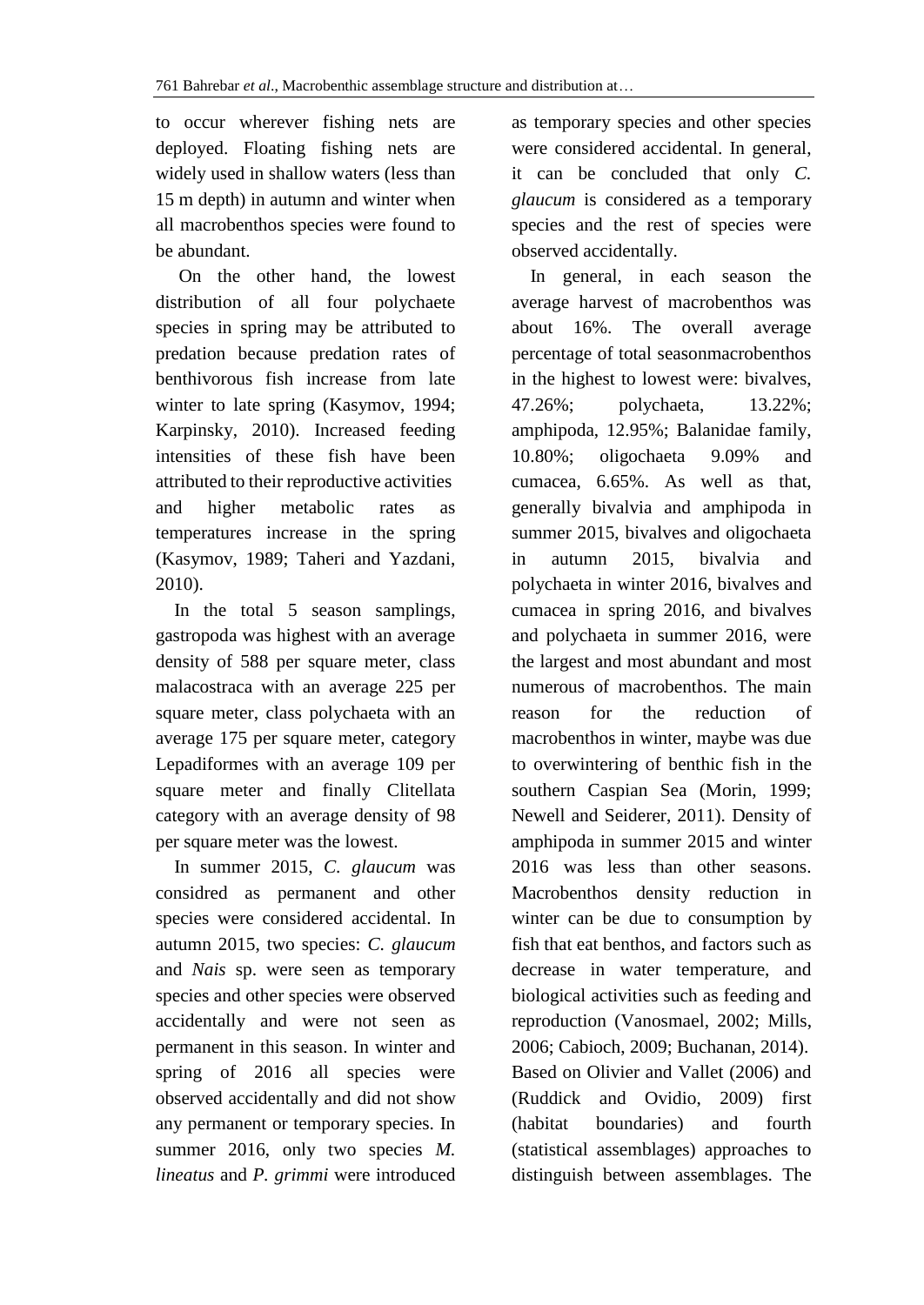relation of recurring groups of softbottom animals and depth zones was first described by Petersen (1914). Jones (2005), Heip and Basford, 2005, Dufrene and Legendre (2007), Degraer, 2009, Dewarumez and Davoult (2010) put forward an alternative classification of species groupings based on depth characteristics, followed by several other authors (Thorson, 1997; Kingston and Rachor, 2002; Fromentin, 2007; Gray, 2010; Desroy and Warembourg, 2012).

 Stations 2 in transect of 1, 5 and station 3 in transects 1, 4 and 6 were densely populated, stations 2 in two transects 2 and 3 were medium-density and the rest of stations were in a large group of low-density. It seems that stations with medium depth, and deeper stations tend to be more populated. This is probably due to the presence of insoluble particles in the depths of coastal currents and higher waves (Duineveld, 2010).

 Overall, the average macrobenthos in summer 2015 had increased substantially compared with other seasons and bivalvia and polychaeta were the most identified macrobenthos. In summer 2015 density of amphipoda was the most and in winter 2016 it was less than in other seasons. Also, at a depth of one meter the density was higher than in other depths. Density of polychaete was higher in the summer of 2016 and lower in the fall of 2015 than in the other seasons. The density of cumacea was higher in spring 2016 and lower in summer 2016 than in other seasons. Also, it was higher at the depth of ten meters than in other depths. The

density of oligochaeta was more in autumn 2015 and less in winter 2016 than in other seasons. The density of bivalves was higher in summer 2015 and lower in spring 2016 than in other seasons. The density of Balanidae family was higher in winter 2015 and lower in summer 2015 than in other seasons. Their density was higher at a depth of ten meters.

#### **References**

- **Alizadeh, H., 2012.** Introduction to the characteristics of the Caspian Sea. Noorbakhsh Publication, Tehran, Iran. pp. 37-45.
- **Ashuri, A., Nezami S. and Zolfinejad, K., 2008.** Identification of Boujagh National Park Kiashahr Birds. *Journal of Environmental Studies*, 34(**46**), 101-111.
- **Bachelet, G., 2006.** The quantitative distribution of subtidal macrozoobenthic assemblages in Arcachon Bay in relation to environmental factors: A multivariate analysis. Estuarine, Coastal and Shelf Science. Arcachon, China. pp. 176-215.
- **Bagheri, R., 2010.** The identification of alive benthic fauna in Choghakhor wetland. *Iranian Journal of Fisheries*, 37(**3**), 53-59.
- **Bandany, G.A., Akrami, R., Taheri, M., Molla-Gholamali, M. and Yelghi, S., 2008.** Distribution, abundance and biomass of polychaete in the north coast of Gorgan Bay. *Iranian Scientific Fisheries Journal,* 16, 45–52.
- **Birshtain, Y.A., Vinogradova, L.G., Kondakov, N.N. and Koon, M.S.,**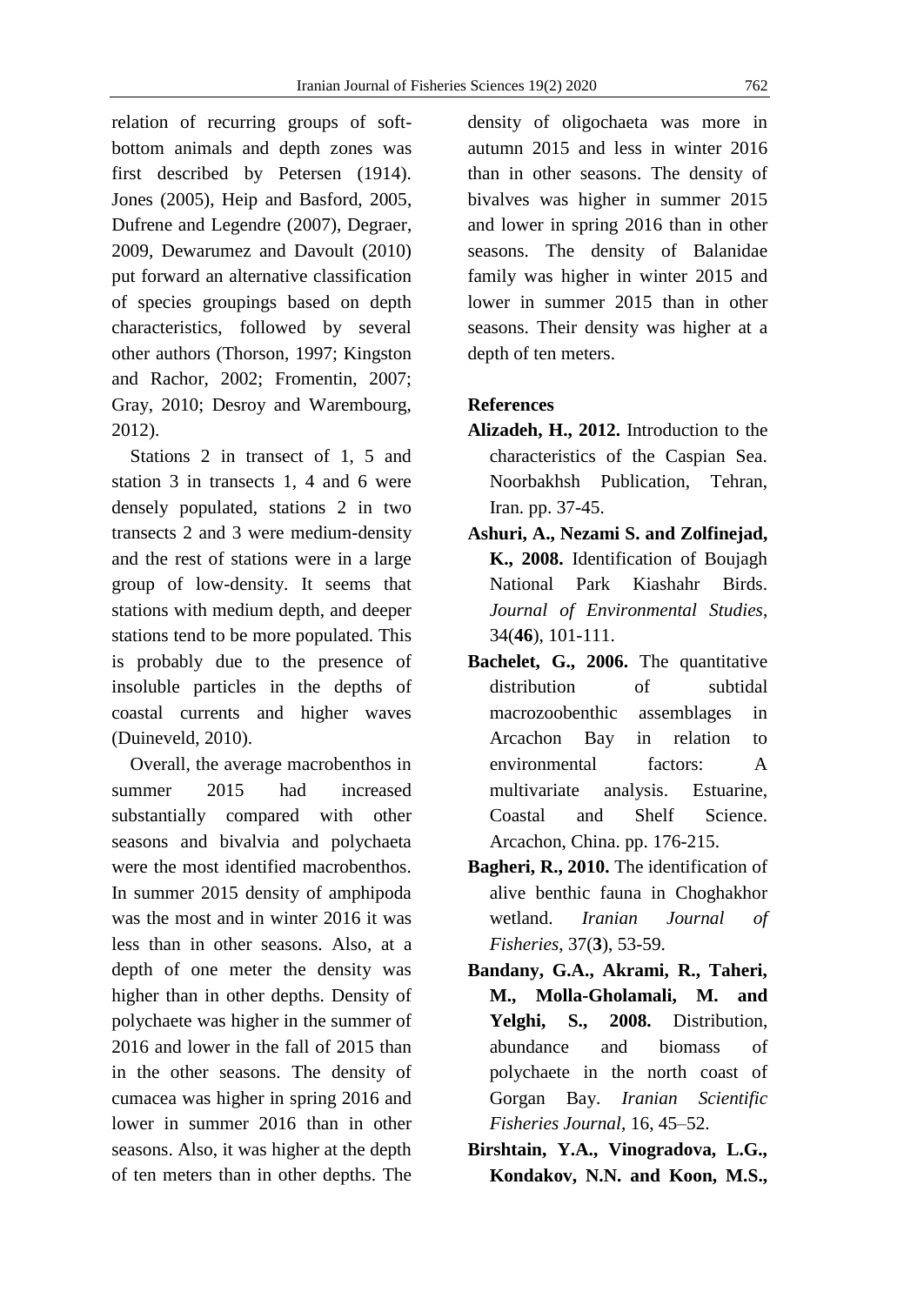**1966.** Atlas of invertebrates of the Caspian Sea, Russa. pp. 1011-1089.

- **Buchanan, J.B., 2014.** Sediment analysis methods for the study of marine benthos. Blackwell scientific publications, Oxford, UK. pp. 201- 283.
- **Buhr, K., 1996.** Distribution and maintenance of a lanice conchilega association in the weser estuary. Pergamon press, London, UK. pp. 190-205.
- **Cabioch, L., 2009.** Contribution a connaissance population of macrobenthic. *Journal of Cahiers de Biologie Marine*, 123, 34-41.
- **Clifford, H., 2005.** An Introduction to Numerical Classification. Academic Press, London, UK.
- **Coad, B.W., 2016.** Review of the pikes of Iran (Family Esocidae). *Iranian Journal of Ichthyology*, 3(**3**), 161- 180.
- **Creutzberg, F. and Wapenaar, P., 2014.** Distribution and density of benthic fauna in the southern North Sea in relation to bottom characteristics and hydrographic conditions. *Journal of Conseil International Pour Exploration*, 30(**3**), 127-130.
- **Curras, A. and Mora, J., 2004.** Benthic communities of the estuary (Galicia-Asturias, north-western Spain). *Journal of Cahiers Biologie Marine*, 115(**3**), 31-36.
- **Dauvin, J.C., 2008.** The fine sand *Abra alba* assemblage of the Bay of Morlaix twenty years after the Amoco Cadiz oil spill. *Marine Pollution Bulletin*, 83, 325-359.
- **Degraer, H., 2009.** The macrozoobenthos of an important Wintering area of the common scooter (Melanitta nigra). *Journal of the Marine Biological Association of the United Kingdom, UK*, 30(**2**), 183-215.
- **Desroy, N. and Warembourg, C., 2012.** Macrobenthic resources of the shallow soft-bottom sediments in the eastern English Channel and southern North Sea. *ICES Journal of Marine Science,* 8(**2**), 121-139.
- **Dewarumez, J.M. and Davoult, D., 2010.** Is the muddy heterogeneous sediment assemblage an ecotone between the pebbles community and the *Abra alba* community in the Southern Bight of the North Sea. *Netherlands Journal of Sea Research*, 38(**2**), 551-556.
- **Dufrene, M. and Legendre, P., 2007.** Species assemblages and indicator species: the need for a flexible asymmetrical approach. *Ecological Monographs*, 15(**4**), 109-115.
- **Duineveld, G.C.A., 2010**. The macrobenthos of the North Sea. Netherlands *Journal of Sea Research, Netherland*, 20(**8**), 174- 179.
- **Dumont, H.J., 1998.** The Caspian Lake: history, biota, structure, and function. *Limnology and Oceanography*, 43, 44-52.
- **Dumont, H.J., 2000.** Endemism in the Ponto-Caspian fauna, with special emphasis on the Onychopoda (Crustacea). *Advances in Ecological Research*, 31, 181–196.
- **Eleftheriou, A., 2007.** The intertidal fauna of sandy beaches da survey of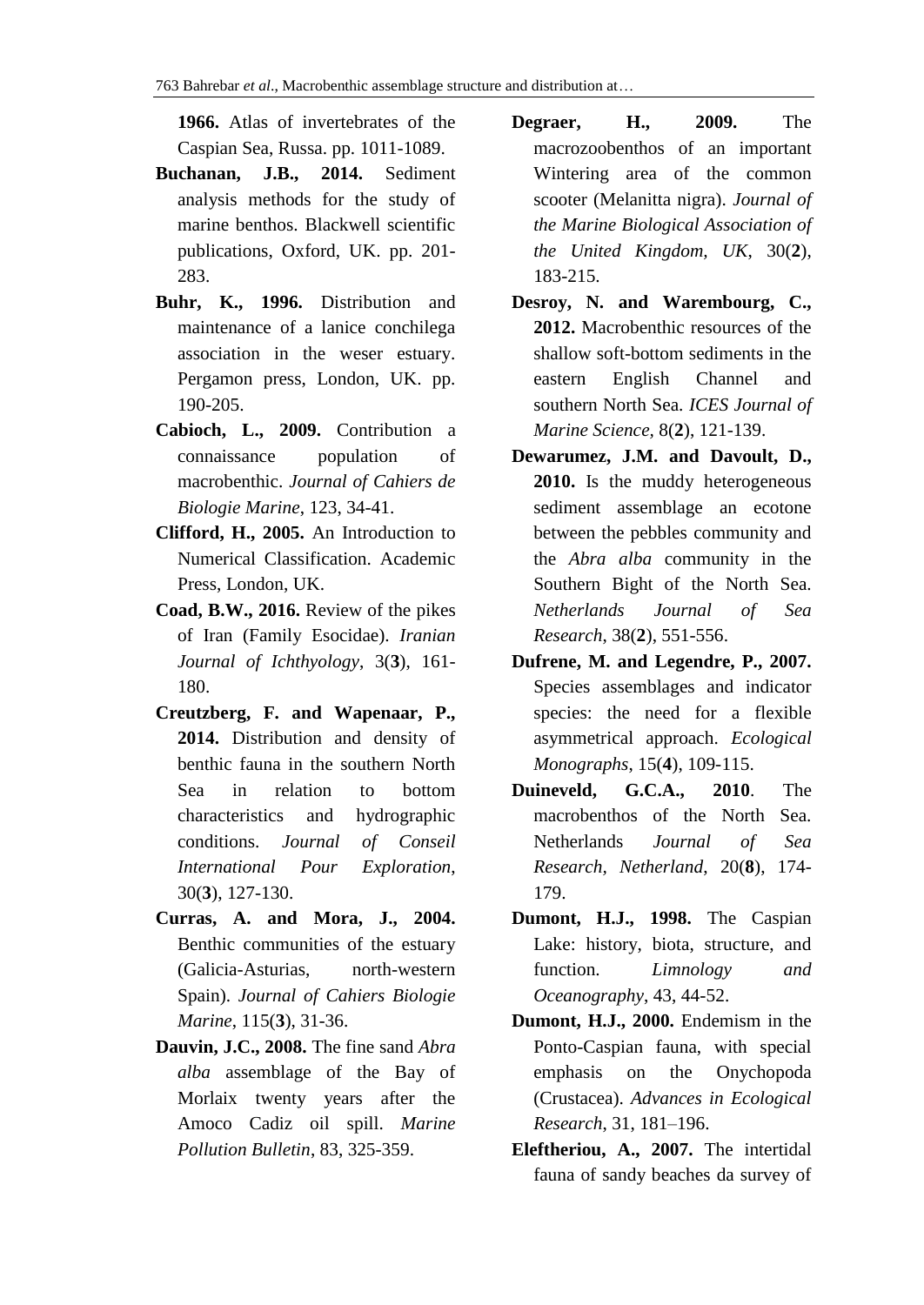the scottish coast. *Scottish Fisheries Research Report*, 6, 1-61.

- **Elliott, B., 2006.** Intertidal zonation of macroinfauna on a dissipative, sandy beach at Panne (Belgium): A pilot study. *Biologisch jaarboek Dodonea, Belgium*, 58(**1**), 27-32.
- **Farabi, S.M.V., 2009.** Investigate hydrology, hydrobiologic and environmental pollutants of southern Caspian Sea, scientific Bulletin. *Iranian Fisheries Journal*, 67, 4-5.
- **Fauchald, K. and Jumars, P.A., 1979.** The diet of worms: A study of polychaete feeding guilds. *OMBAR*, 17, 193–294.
- **Fromentin, J.M., 2007.** Long term changes of four macrobenthic assemblages from 1978 to 1992. *Journal of the Marine Biological Association of the United Kingdom*, 77, 287-310.
- **Gasemof, A.G., 2004.** Ecology of the Caspian Sea. Iranian Fisheries Research Institute. Tehran, Iran. pp. 124-211.
- **Gauch, H.G. and Whittaker, R.H., 2008.** Hierarchical classification of invertebrate community of Caspian Sea data. *Journal of the Marine Biological Association of the United Kingdom*, 69, 135-152.
- **Ghasemi, A.F., Taheri, M. and Jam, A., 2014.** Does the introduced polychaete Alitta succinea establish in the Caspian Sea? *Helgoland Marine Research,* 67, 715–720.
- **Glemarec, M., 1998.** The benthic communities of the European North Atlantic continental shelf. *Oceanography and Marine Biology*, 12, 12-20.
- **Gray, J.S., 2010.** Animal sediment relationships Oceanography and marine biology: An Annual Review. England, UK. pp. 113-138.
- **Hashemiyan, A., 1998.** Distribution and seasonal variations in biomass and diversity of macrobenthos dominates the southern coast of the Caspian Sea. Tarbiat Modarres University. Tehran, Iran. pp. 129- 134.
- **Heip, C. and Basford, D., 2005.** Trends in biomass, density and diversity of North Sea macrofauna. *ICES Journal of Marine Science*, 49, 13-22.
- **Holtmann, S.E., 2006.** Atlas of the zoobenthos of the dutch continental shelf. Ministry of Transport, Public Works and Water Management, North Sea Directorate, Dutish. 61, 715–720.
- **Hosseini, S.A., 2005.** Investigate hydrobiologic southern Caspian Sea, scientific Bulletin. *Iranian Fisheries Journal*, 45, 12-15.
- **Jones, N.S., 2005.** Marine bottom communities. *Biological Review Report*, 25, 283-313.
- **Karpinsky, M.G., 2010.** Review: The Caspian Sea benthos: unique fauna and community formed under strong grazing pressure. *Marine Pollution Bulletin*, 61, 156–161.
- **Kasymov, A.G., 1989.** Abundance of zooplankton and zoobenthos in Baku Bay, Caspian Sea. *Oceanology*, 28, 524–526.
- **Kasymov, A.G., 1994.** Ecology of the Caspian Lake. Azerbaijan Publishing, Baku. 92, 243–253.
- **Khara, H., Nezam, S.A., Sattari, M., Mirhasheminasab, D.F. and**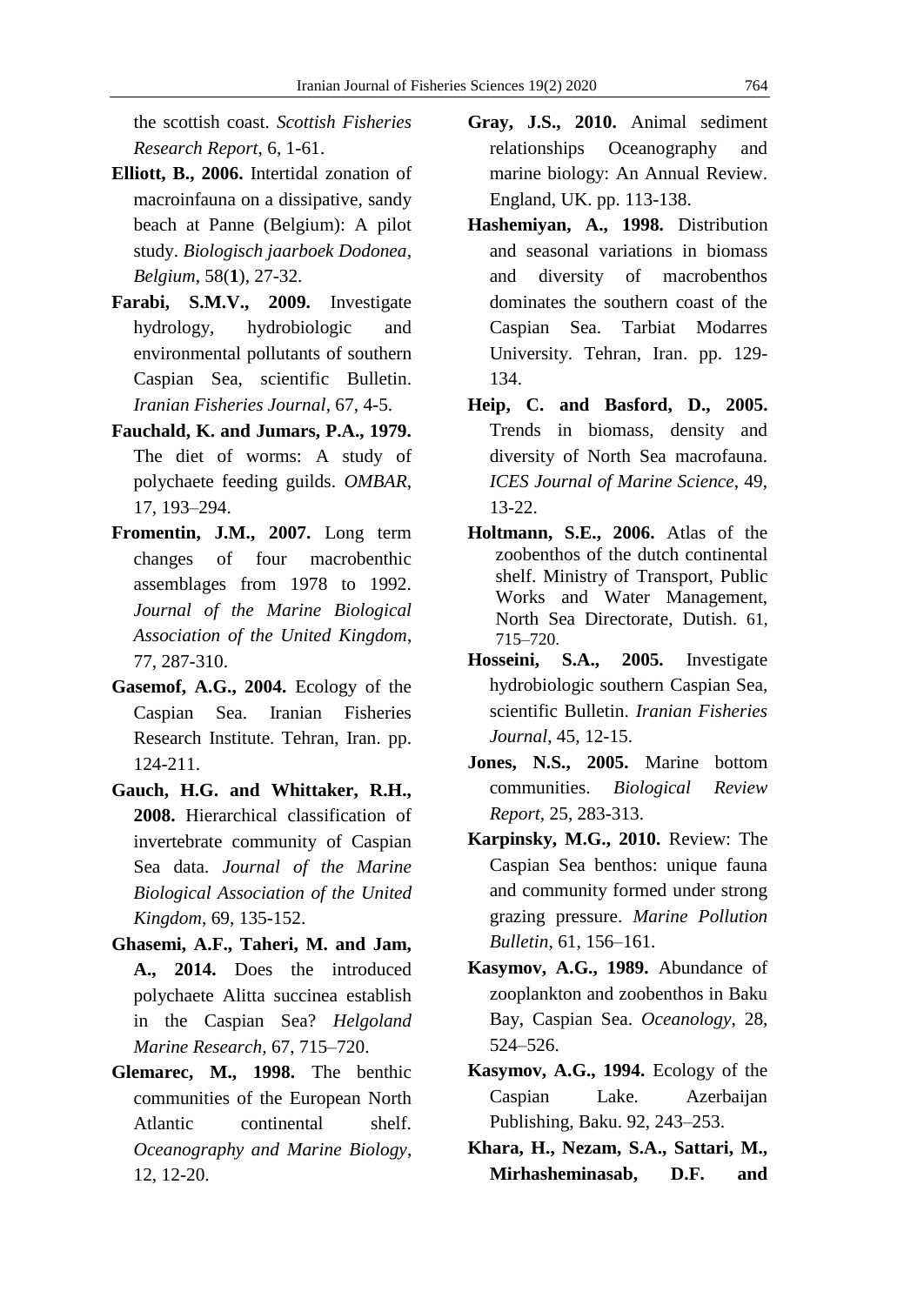**Mousavi, S.A., 2006.** An investigation on digestive parasites of fishes in Boojagh Wetland, North Iran. *Iranian Journal of Fisheries Sciences*, 15(**2**), 9-18 (In Persian).

- **Kingston, P.F. and Rachor, E., 2002.** North Sea level bottom communities. *ICES Biological Oceanography Committee Report*, 41, 1-16.
- **Konstantinos, G. and Luczak, C., 2012.** Identification of global and local components of spatial structure of marine benthic communities: Example from the Bay of Seine (Eastern English Channel). *Journal of Sea Research*, 45, 63-77.
- **Kristensen, E., 1988.** Factors influencing the distribution of nereid polychaetes in Danish coastal waters. *Ophelia,* 29, 127–140.
- **Kristensen, K., 2001.** Impact of polychaetes (*Nereis* spp. and *Arenicola marina*) on carbon biogeochemistry in coastal marine sediments. *Geochemical Transactions*, 52(**1**), 37-45.
- **Laluey, F., 2000.** Investigate hydrobiologic Gorgan Bay, scientific Bulletin. *Iranian Fisheries Journal*, 67, 4-5.
- **Mills, E.L., 2006.** The community concept in marine zoology, with comments on continua and instability in some marine communities: a review. *Journal of the Fisheries Research Board of Canada*, 26(**6**), 1415-1428.
- **Miron, G. and Kristensen, E., 1993.** Factors influencing the distribution of nereid polychaetes: The sulfide

aspect. *Marine Ecology-Progress Series*, 93, 143–153.

- **Morin, P.J., 1999.** Community ecology. Blackwell Science Ltd., England, UK. 28, 524–526.
- **Nasrollahzadeh Saravi, H., 2010.** Investigate hydrology and hydrobiologic in southern Caspian Sea, scientific Bulletin. *Iranian Fisheries Journal*, 53, 6-8.
- **Newell, R.C. and Seiderer, L.J., 2011**. Sediment relationships in coastal deposits of the eastern english channel. *Journal of the Marine Biological Association of the United Kingdom*, 81, 1-9.
- **Olivier, F. and Vallet, C., 2006.** Drifting in post-larvae and juveniles in an *Abra alba* (Wood) community of the eastern part of the Bay of Seine (English Channel). *Journal of Experimental Marine Biology and Ecology*, 199, 89-109.
- **Parr, T.D., Tait, R.D., Maxon, C.L., Newton, F.C. and Hardin, J.L., 2007.** A descriptive account of benthic macrofauna and sediment from an area of planned petroleum exploration in the southern Caspian Sea. *Estuarine, Coastal and Shelf Science*, 71, 170–180.
- **Petersen, C.G.J., 1914.** Valuation of the sea. II. The animal communities of the sea-bottom and their importance for marine zoogeography. *Report of the Danish Biological Station to the Board of Agriculture, Copenhaken*, 27, 123– 134.
- **Roohi, A., Kideys, A.E., Sajjadi, A., Hashemian, A., Pourgholam, R., Fazli, H., Khanari, A.G. and Eker**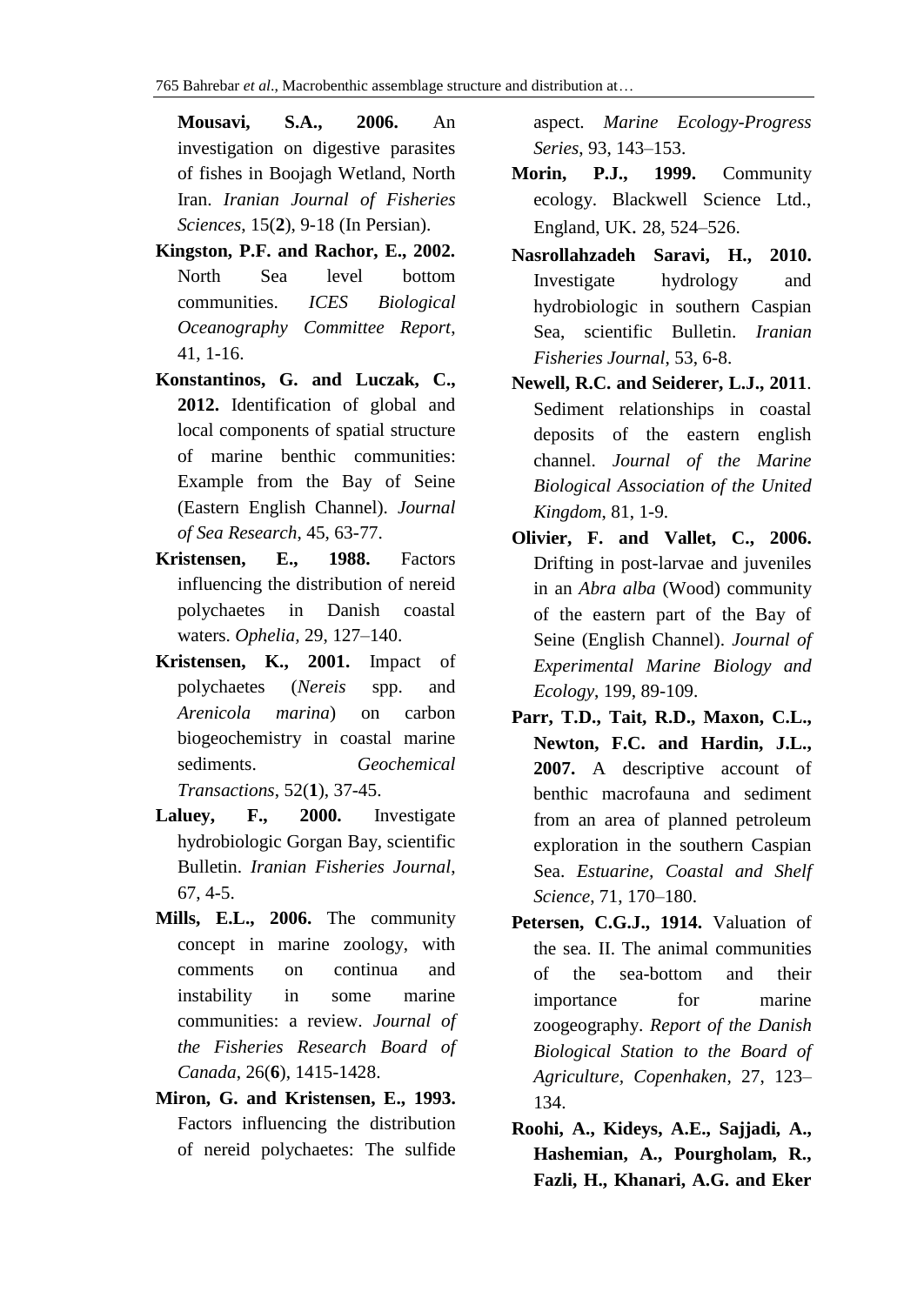**Develi, E., 2010.** Changes in biodiversity of phytoplankton, zooplankton, fishes and macrobenthos in the Southern Caspian Sea after the invasion of the ctenophore *Mnemiopsis leidyi*. *Biological Invasions,* 12, 2343– 2361.

- **Ruddick, K. and Ovidio, F., 2009.** The distribution and dynamics of suspended particulate matter in Belgian coastal waters derived from Avhrr imagery. *Proceedings of the ninth Conference Satellite Meteorology and Oceanography, Belgium*, 36(**11**), 2675-2682.
- **Safari, H., 1976.** Identification of Bojagh conservation area. A report for Department of the Environment Office, Gilan Province, Rasht, Iran. 3, 41–66.
- **Smith, R.E., 1963.** Examination by Marine abundance Science, 8, 76-79.
- **Snelgrove, P.V.R. and Butman, C.A., 2004.** Animal sediment relationships revisited: Cause versus effect. *Oceanography and Marine Biology, Copenhagen*, 41, 103–122.
- **Soleimani, A., 1994.** A preliminary study of benthic fauna in southern coastal waters of the Caspian Sea. *Iranian Journal of Fisheries Sciences*, 3, 41–56.
- **Souza, J.R.B. and Gianuca, N.M., 2005.** Zonation and seasonal variation of the intertidal macrofauna on a sandy beach of Parana state, Brazil. *Scientia Marina, Brazil*, 26(**4**), 116-134.
- **Taheri, M., Seyfabadi, J., Abtahi, B. and Yazdani, M., 2009.** Population changes and reproduction of an alien

spionid polychaete, Streblospio gynobranchiata, in shallow waters of the south Caspian Sea. JMBA2*Marine Biodiversity Records,* 2, 1-5.

- **Taheri, M. and Yazdani, M., 2010.** Community structure and biodiversity of shallow water macrobenthic fauna at Noor coast, South Caspian Sea, Iran. *Journal of the Marine Biological Association,* 90, 1-7.
- **Taheri, M., Yazdani, M., Noranian, M. and Mira, S.S., 2011.** Annelida community structure in the Gorgan Bay, Southeast of Caspian Sea, Iran — a case study. *World Journal of Fish and Marine Sciences*, 3, 414- 421.
- **Taheri, M., Yazdani, M., Noranian, M. and Mira, S.S., 2012.** Spatial distribution and biodiversity of macrofauna in the southeast of the Caspian Sea, Gorgan Bay in relation to environmental conditions. *Oceanol. Sci. J*., 47, 113-122.
- **Tajalipour, M., 1979.** Study animals Caspian Sea (Astara-Anzali), University of Ahvaz, Tehran, Iran. pp. 67-91.
- **Thomsen, M.S., Wernberg, T., Silliman, B.R. and Josefson, A., 2009.** Broad-scale patterns of abundance of non-indigenous softbottom invertebrates in Denmark. *Helgoland Marine Research*, 63, 159–167.
- **Thorson, G., 1997.** Bottom communities (sublittoral or shallow shelf). Geological Society of America, USA. pp. 217-239.